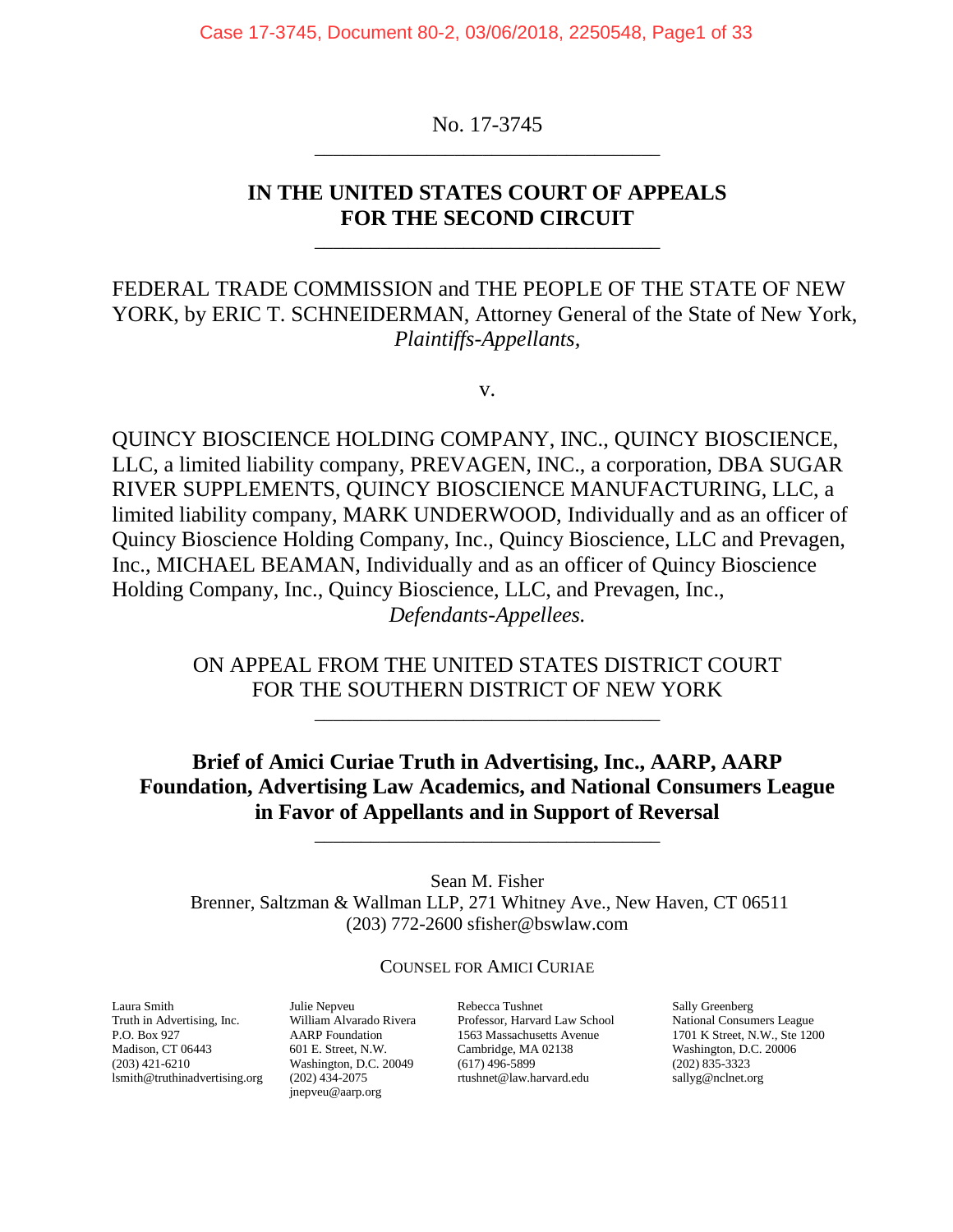# **TABLE OF CONTENTS**

## Page

|     |                                                                                                                    |                                                                                                                                   | $\mathbf{i}$ |  |
|-----|--------------------------------------------------------------------------------------------------------------------|-----------------------------------------------------------------------------------------------------------------------------------|--------------|--|
|     |                                                                                                                    |                                                                                                                                   | iv           |  |
|     |                                                                                                                    |                                                                                                                                   | $\mathbf{1}$ |  |
|     |                                                                                                                    | INTRODUCTION AND SUMMARY OF THE ARGUMENTS                                                                                         | 6            |  |
|     |                                                                                                                    |                                                                                                                                   | 8            |  |
| I.  |                                                                                                                    | <i>Post hoc</i> analyses are not study results upon which marketing<br>claims can be based because they are likely to be specious | 9            |  |
| II. |                                                                                                                    | Qualified findings cannot support unqualified marketing claims                                                                    | 15           |  |
| Ш.  | Enforcement of False Advertising Laws Is Essential to Stop<br>Deceptive Marketing Practices that Capitalize on the |                                                                                                                                   |              |  |
|     | Α.                                                                                                                 |                                                                                                                                   | 20           |  |
|     | <b>B.</b>                                                                                                          | False health claims place older people at significant                                                                             | 21           |  |
|     |                                                                                                                    |                                                                                                                                   | 23           |  |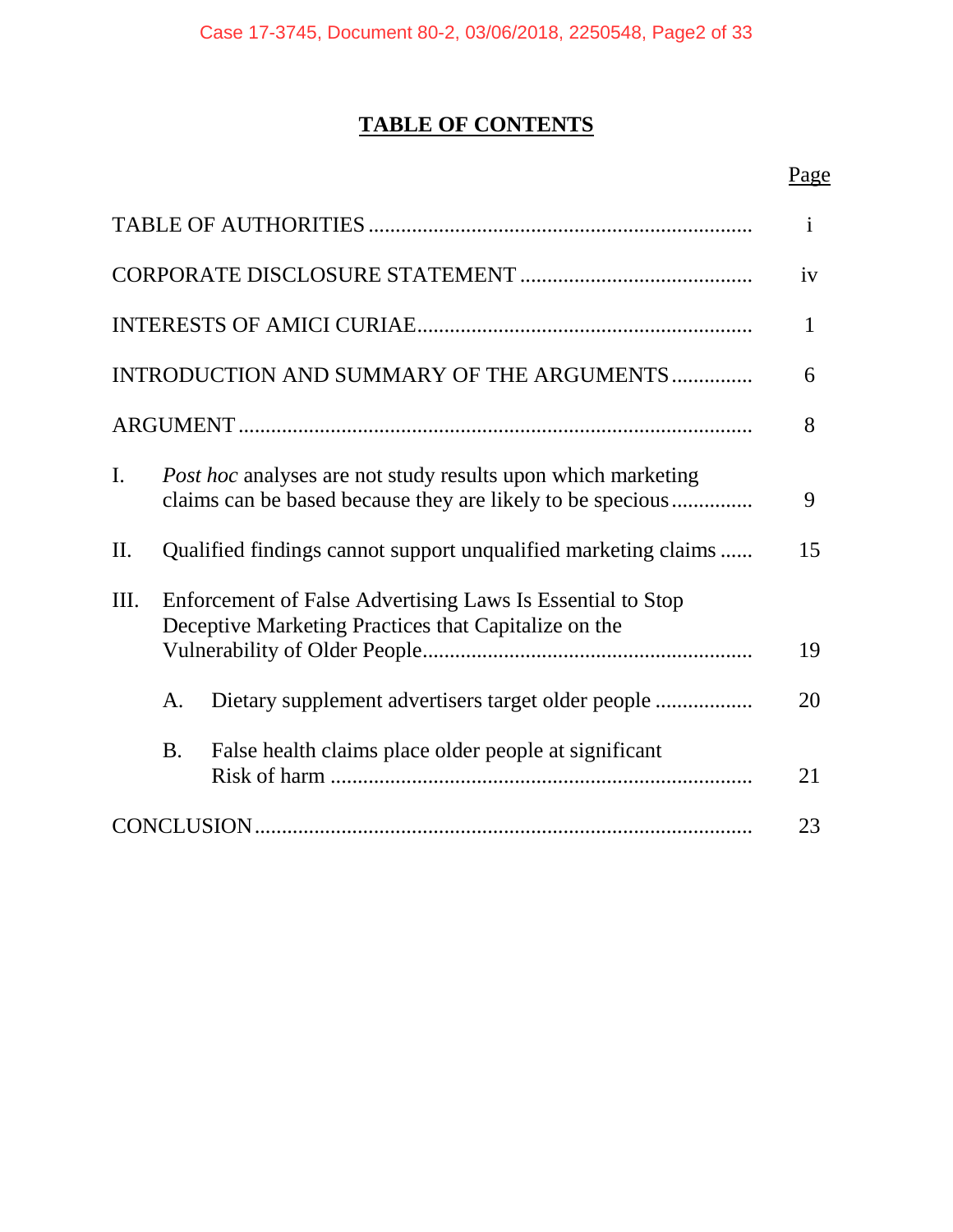## **TABLE OF AUTHORITIES**

| <b>Cases</b>                                                                                                                                | Page(s)        |
|---------------------------------------------------------------------------------------------------------------------------------------------|----------------|
| <i>Frank v. Poertner</i> , No. 15-765 (S. Ct.) Brief Amicus Curiae for<br>Truth in Advertising, Inc. Supporting Petitioner, (Jan. 14, 2016) | 3              |
| <i>FTC v. QT, Inc.,</i> 448 F. Supp. 2d 908 (N.D. Ill. Sept. 8, 2006)                                                                       | 16             |
| FTC v. Wellness Support Network, Inc., 2014 U.S. Dist. LEXIS 21449                                                                          | 16             |
| Garden Way Inc. v. The Home Depot Inc., 94 F. Supp. 2d 276                                                                                  | 18             |
| Lerma v. Schiff Nutrition Int'l, No. 3:11-CV-01056 (S.D. Cal.)                                                                              | $\overline{2}$ |
| McNeil-PPC, Inc. v. Pfizer, Inc., 351 F. Supp. 2d 226 (S.D.N.Y. 2005)                                                                       | 18             |
| POM Wonderful, LLC v. FTC, 777 F.3d 478 (D.C. Cir. 2015)                                                                                    | 6, 9, 15       |
| Porter & Dietsch, Inc. v. FTC, 605 F.2d 294 (7th Cir. 1979)                                                                                 | 18             |
|                                                                                                                                             | $\overline{2}$ |
| S.C. Johnson & Son, Inc. v. Clorox Co., 241 F.3d 232 (2d Cir. 2001)                                                                         | 18             |
| Schick Manufacturing, Inc. v. Gillette Company, 372 F. Supp. 2d 273                                                                         | 18             |
| Torres v. S.G.E. Mgmt., L.L.C., 838 F.3d 629 (5th Cir. 2016) (cert.<br>denied S.G.E. Mgmt., L.L.C. v. Torres, 138 S.Ct. 76 (Oct. 2, 2017)   | 2              |
|                                                                                                                                             |                |

## **Statutes**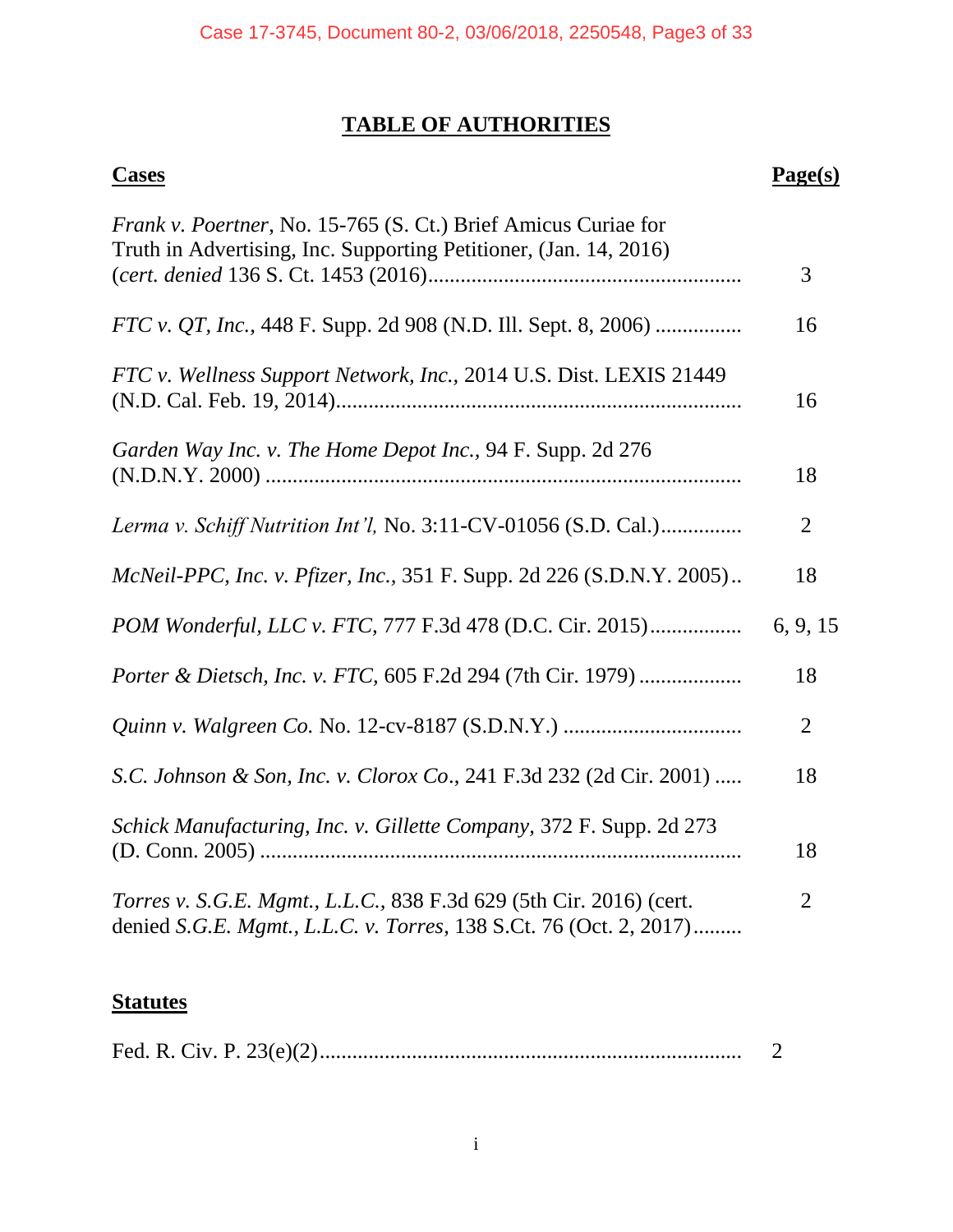# **Other**

|                                                                                                                                                                                     | 6, 9, 10<br>17 |
|-------------------------------------------------------------------------------------------------------------------------------------------------------------------------------------|----------------|
| TINA.org's Prevagen Action, https://www.truthinadvertising                                                                                                                          | 3              |
| Rebecca Tushnet and Eric Goldman, ADVERTISING & MARKETING LAW:                                                                                                                      | 5              |
| Henry L. Elliott, Post Hoc Analysis: Use and Dangers in Perspective,                                                                                                                | 10             |
| Michèle B. Nuijten, Five Ways to Fix Statistics: Share Analysis Plans                                                                                                               | 11             |
| Peter Sleight, Debate: Subgroup Analyses in Clinical Trials: Fun to Look<br>At, But Don't Believe Them!, 1(1) Curr. Control Trials Cardiovasc. Med.                                 | 11, 13         |
| Richard Peto, Current Misconception 3: That Subgroup-Specific Trial<br>Mortality Results Often Provide a Good Basis for Individualising Patient                                     | 12             |
| Richard Harris, RIGOR MORTIS: HOW SLOPPY SCIENCE CREATES<br>WORTHLESS CURES, CRUSHES HOPE, AND WASTES BILLIONS 139-141                                                              | 14             |
| Joseph P. Simmons et al., False-Positive Psychology: Undisclosed<br>Flexibility in Data Collection and Analysis Allows Presenting Anything                                          | 14             |
| Running the Numbers, 8(2) Nature Neuroscience 123 (Feb. 2005),<br>https://www.nature.com/articles/nn0205-123.pdf; Nature Journal<br>Scientific Reports Submission Guidelines, n.d., | 15             |
| Reference Manual on Scientific Evidence (Third), David H. Kaye and<br>David A. Freedman, Reference Guide on Statistics 217 (2011)                                                   | 16             |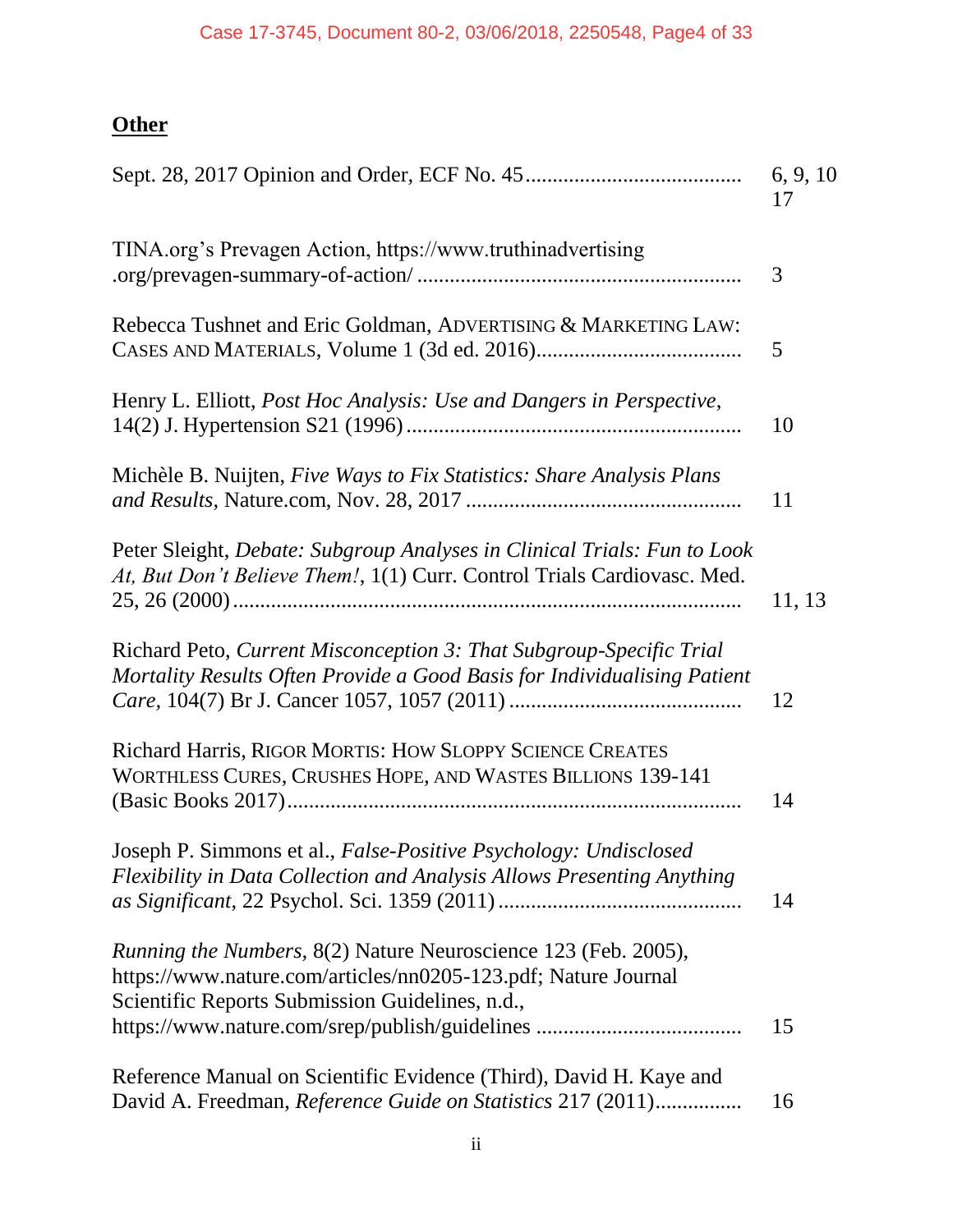| Federal Trade Comm'n, 16 CFR Part 255, Guides Concerning the Use of<br>Endorsements and Testimonials in Advertising $\S$ 255.2 & n.1                                                                                                                                                                                                                                 | 19 |
|----------------------------------------------------------------------------------------------------------------------------------------------------------------------------------------------------------------------------------------------------------------------------------------------------------------------------------------------------------------------|----|
| One in Three People Over 70 Have Memory Impairment, Duke Med.<br>News and Commc'ns, Mar. 17, 2008, updated Jan. 20, 2016,<br>https://corporate.dukehealth.org/news-listing/one-three-people-over-70-                                                                                                                                                                 | 19 |
| Federal Trade Commission, Dietary Supplements: An Advertising Guide<br>for Industry (Ap. 2001), available at https://www.ftc.gov/tips-<br>advice/business-center/guidance/dietary-supplements-advertising-guide-                                                                                                                                                     | 19 |
| Leslie Fair, What the Headline Giveth, FEDERAL TRADE COMMISSION:<br>BUSINESS BLOG. June 2, 2011, 2:36PM), https://www.ftc.gov/news-<br>events/blogs/business-blog/2011/06/what-headline-giveth                                                                                                                                                                       | 19 |
| Deceptive Marketing of Dietary Supplements: FTC Enforcement<br>Activities, Before the Special Committee On Aging, 111th Cong. (May<br>26, 2010) (Prepared Statement of Federal Trade Commission, at 1)                                                                                                                                                               | 20 |
| Laura Skufca, 2015 Survey on Brain Health. Washington, DC: AARP<br>Research, (Oct. 2015) https://doi.org/10.26419/res.00114.001                                                                                                                                                                                                                                      | 20 |
| Global Brain Health Supplements Market 2016-2024: Focus on Memory<br>Enhancement, Mood and Depression, Attention and Focus, Longevity<br>and Anti-aging, Sleep, Recovery and Dream Enhancement and Anxiety<br>(June 21, 2017, 06:38 AM EDT),<br>https://www.businesswire.com/news/home/2017 0621005628/en/Global-<br>Brain-Health-Supplements-Market-2016-2024-Focus | 21 |
| Patrick J. Kiger, Older Americans Report High Use of Dietary<br>Supplements: Many Take 4 or More Vitamins, Minerals, Herbs or Other<br>Products Daily, AARP, October 10, 2017,<br>https://www.aarp.org/health/drugs-supplements/info-2017/dietary-<br>vitamin-use-older-americans-fd.html?intcmp=AE-HEA-DRG-SUP-BB-                                                  |    |
|                                                                                                                                                                                                                                                                                                                                                                      | 21 |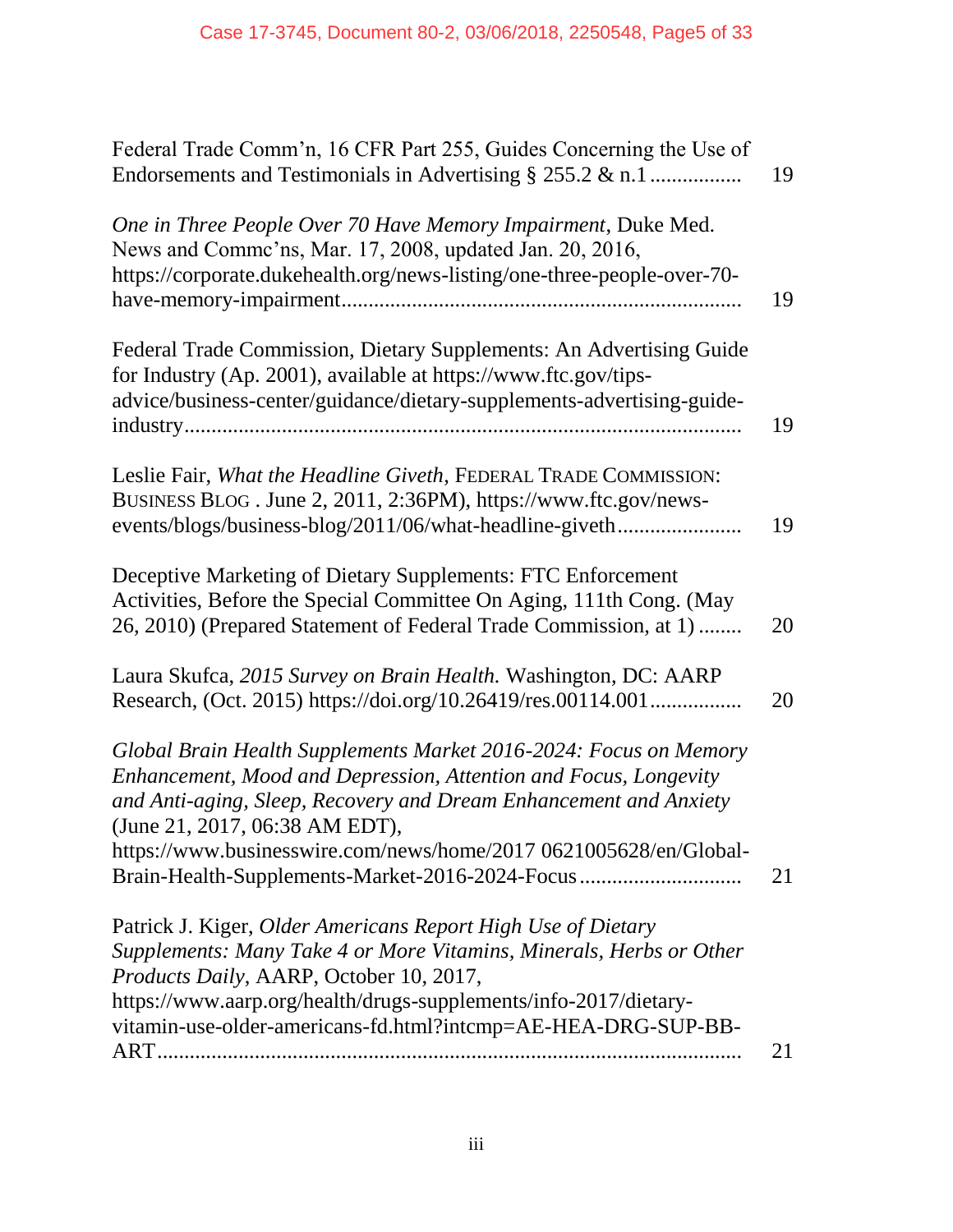| <b>BRAIN HEALTH: Medications' Effects on Older Adults' Brain Function,</b><br>https://www.nia.nih.gov/sites/default/files/d7/MedAgeBrain- |        |
|-------------------------------------------------------------------------------------------------------------------------------------------|--------|
|                                                                                                                                           | 21     |
| FDA, Dietary Supplements: What You Need to Know,                                                                                          |        |
| (updated 11/29/2017), https://www.fda.gov/Food/DietarySupplements/                                                                        | 22     |
|                                                                                                                                           |        |
| Diane Hoffman and Jack Scwartz, Stopping Deceptive Health Claims:                                                                         |        |
| The Need for a Private Right of Action Under Federal Law, 42 Am. J.                                                                       |        |
|                                                                                                                                           | 22     |
| Advertising Trends and Consumer Protection, Hearing Before Subcomm.                                                                       |        |
| on Cons. Prot., Product Safety and Insur., Comm. On Commerce,                                                                             |        |
| Science and Transp., 111 <sup>th</sup> Cong. (July 22, 2009) (testimony of David                                                          | 22, 23 |
| Vladeck, Director, Bureau of Consumer Protection, Federal Trade                                                                           |        |
|                                                                                                                                           |        |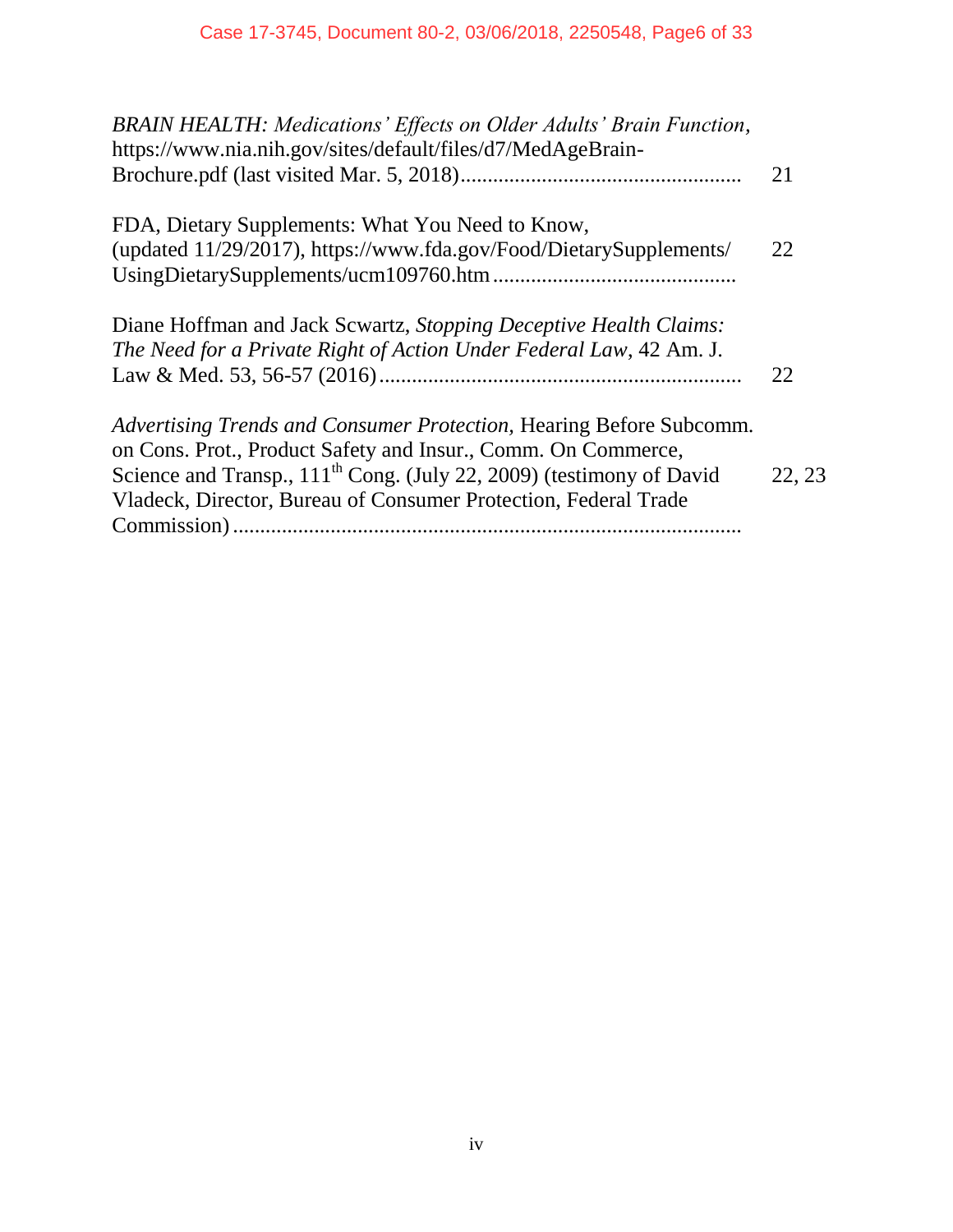#### **CORPORATE DISCLOSURE STATEMENT**

#### **Truth in Advertising, Inc.**

Truth in Advertising, Inc. is a  $501(c)(3)$  nonprofit organization. It has no parent corporation, and no publicly traded corporation has an ownership interest in it of any kind.

#### **AARP and AARP Foundation**

The Internal Revenue Service has determined that AARP is organized and operated exclusively for the promotion of social welfare pursuant to Section 501(c)(4) of the Internal Revenue Code and is exempt from income tax. The Internal Revenue Service has determined that AARP Foundation is organized and operated exclusively for charitable purposes pursuant to Section 501(c)(3) of the Internal Revenue Code and is exempt from income tax. AARP and AARP Foundation are also organized and operated as nonprofit corporations under the District of Columbia Nonprofit Corporation Act.

Other legal entities related to AARP and AARP Foundation include AARP Services, Inc., and Legal Counsel for the Elderly. Neither AARP nor AARP Foundation has a parent corporation, nor has either issued shares or securities.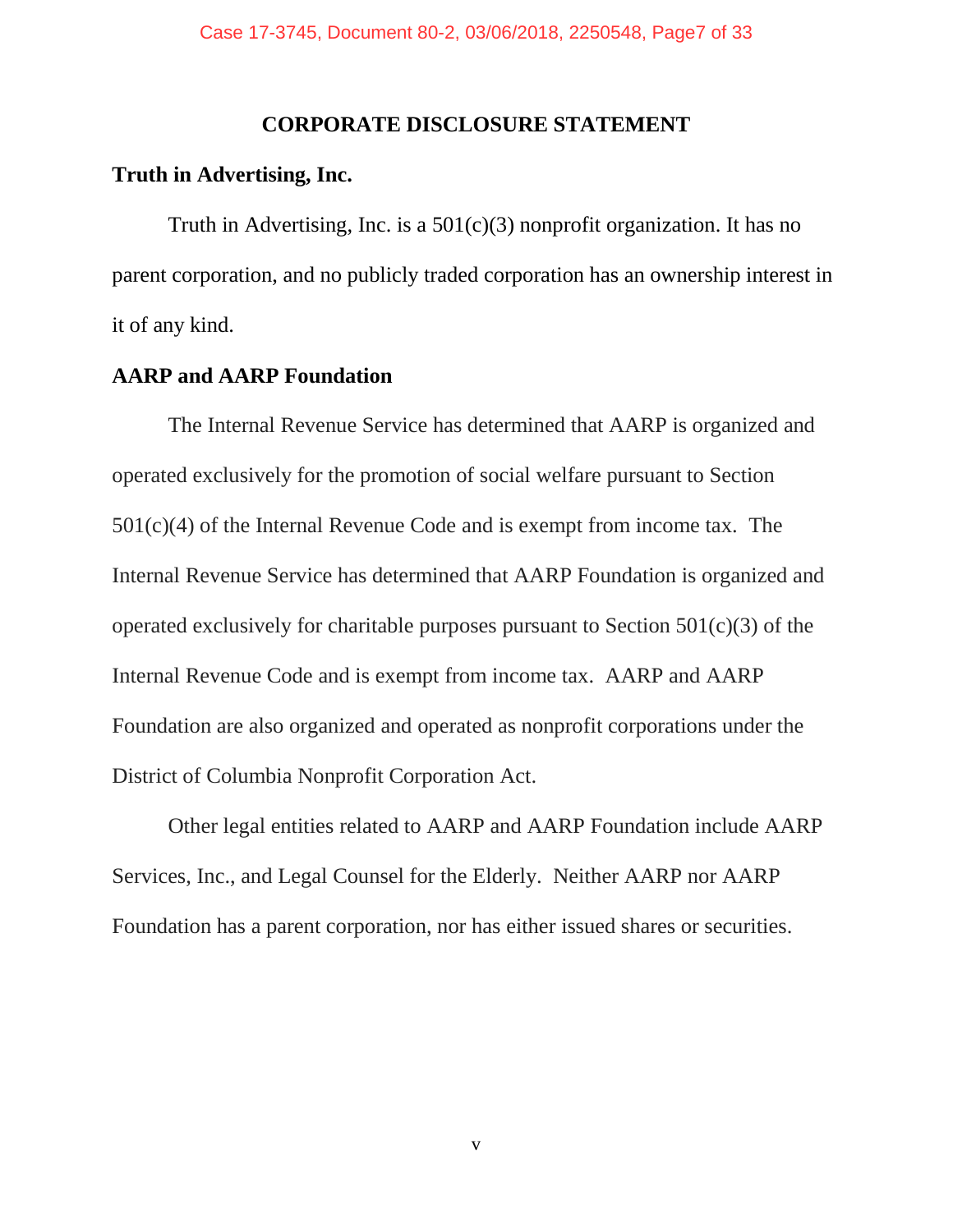## **National Consumers League**

National Consumers League is also a 501(c)(3) nonprofit organization. It has no parent corporation, and no publicly traded corporation has an ownership interest in it of any kind.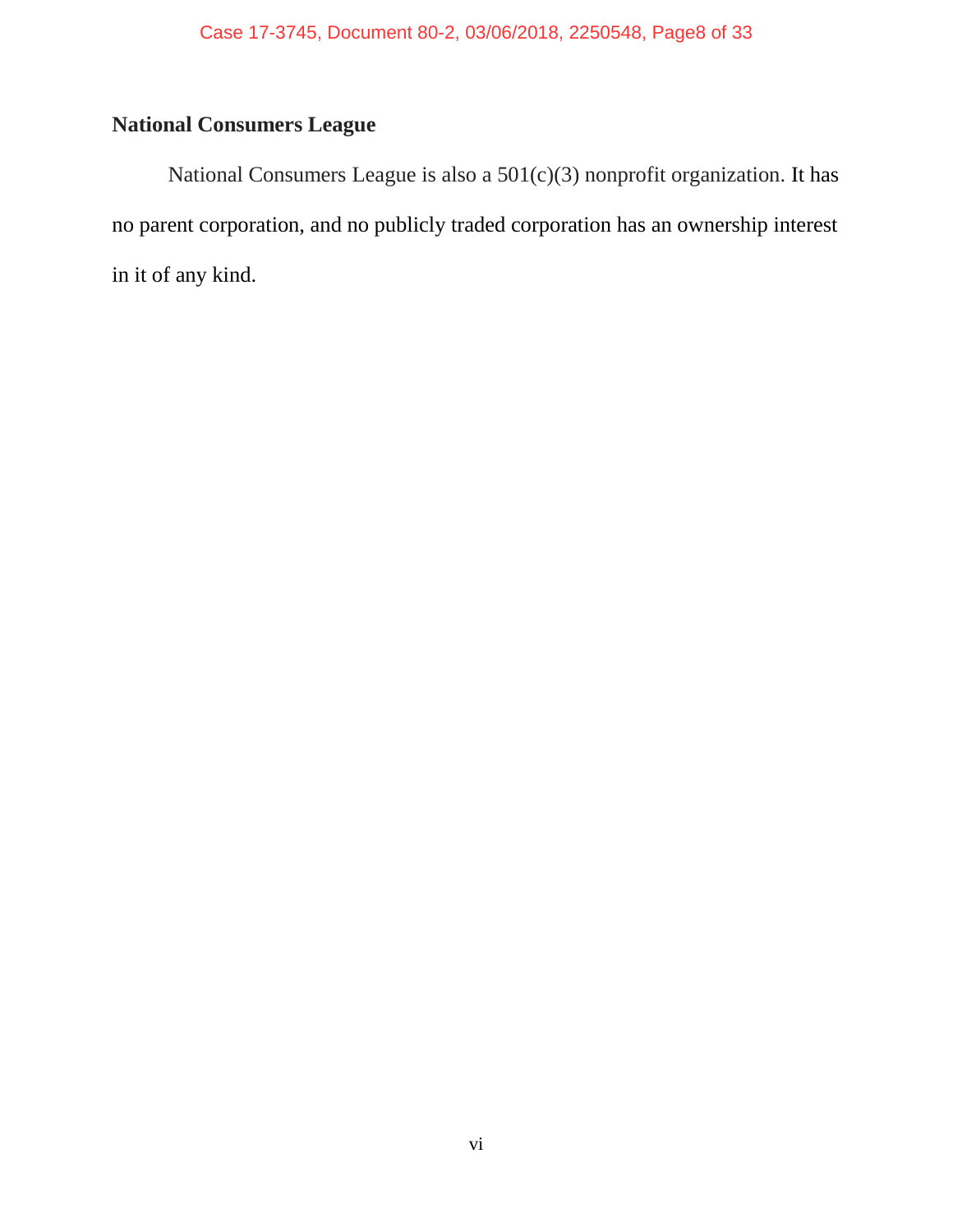#### **INTERESTS OF AMICI CURIAE**

Amici are non-profit organizations and law professors who work to prevent and combat deceptive advertising and the harm it causes consumers.<sup>1</sup> Each amicus has significant expertise with respect to false and deceptive marketing, and in particular the use of unsubstantiated health claims to advertise products—the central issue in this case. Amici's unique expertise in the area of unsubstantiated health claims and the impact this deceptive marketing tactic has on consumers will assist this Court in better understanding the allegations at issue in this case. Furthermore, the issues presented in this case are of central importance to amici's work and missions.

### **Truth in Advertising, Inc.**

Truth in Advertising, Inc. (TINA.org) is a nonprofit, nonpartisan consumer advocacy organization whose mission is to combat the systemic and individual harms caused by deceptive marketing. At the center of TINA.org's efforts is its website, www.tina.org, which provides consumers information about common

<sup>&</sup>lt;sup>1</sup> The Federal Trade Commission and the People of the State of New York consent to amici filing this brief, while Quincy Bioscience and its co-appellees have stated that they take no position on amici's request to file this brief.

Pursuant to Fed. R. App. P. 29(4)(E), counsel for amici affirm that no counsel for a party authored this brief in whole or in part, nor did any person or entity, other than amici or their counsel, make a monetary contribution to fund the preparation or submission of this brief.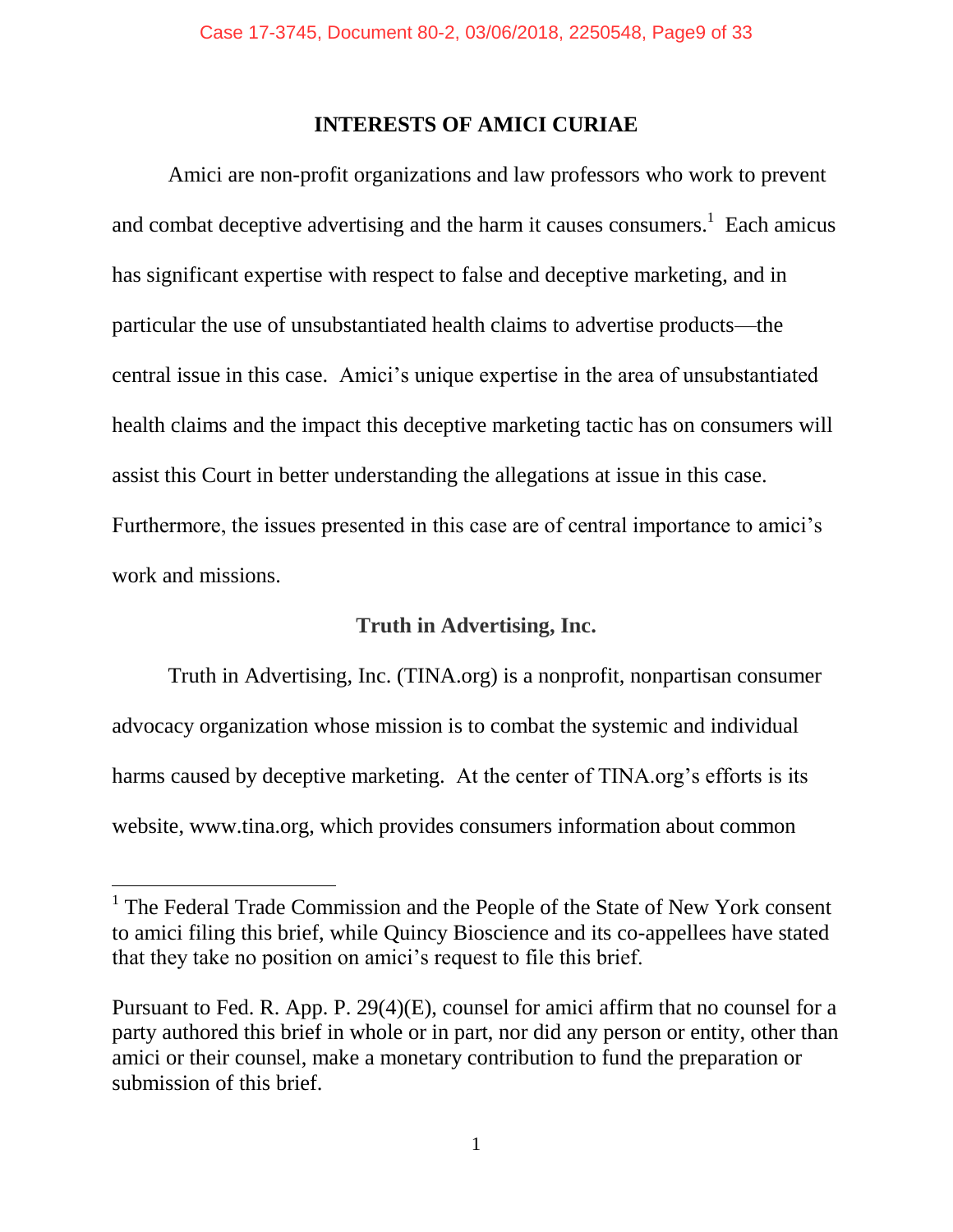#### Case 17-3745, Document 80-2, 03/06/2018, 2250548, Page10 of 33

deceptive advertising techniques and applicable consumer protection laws, and broadcasts alerts about specific marketing campaigns, such as nationally-advertised "Simply American" products manufactured abroad and razor blades that last "up to a month"—provided a man shaves only three days per week.

TINA.org participates as amicus curiae in numerous court cases that pertain to false and deceptive marketing, both at the district court level (typically at the settlement approval stage to alert courts to proposed settlements that are not "fair, reasonable, and adequate," Fed. R. Civ. P. 23(e)(2)), as well as the appellate level. *See, e.g., Quinn v. Walgreen Co.* No. 12-cv-8187 (S.D.N.Y.) (responding to TINA.org's concerns and objection of class member represented by AARP Foundation, parties renegotiated their settlement agreement to make injunctive relief broader and perpetual, rather than limited to 24 months); *Lerma v. Schiff Nutrition Int'l,* No. 3:11-CV-01056 (S.D. Cal.), Dkt. 120, 141 (prompted by TINA.org's and AARP's amici curiae brief, plaintiffs sought to withdraw (and ultimately renegotiated) settlement); *Torres v. S.G.E. Mgmt., L.L.C.,* 838 F.3d 629 (5th Cir. 2016) (en banc) (after granting Truth in Advertising's Motion for Leave to file amicus curiae briefs, both in support of appellees' petition for rehearing en banc and in support of affirmance, the Fifth Circuit affirmed certification of class action challenging multilevel marketing scheme as an illegal pyramid scheme pursuant to RICO) (*cert. denied S.G.E. Mgmt., L.L.C. v. Torres,* 138 S. Ct. 76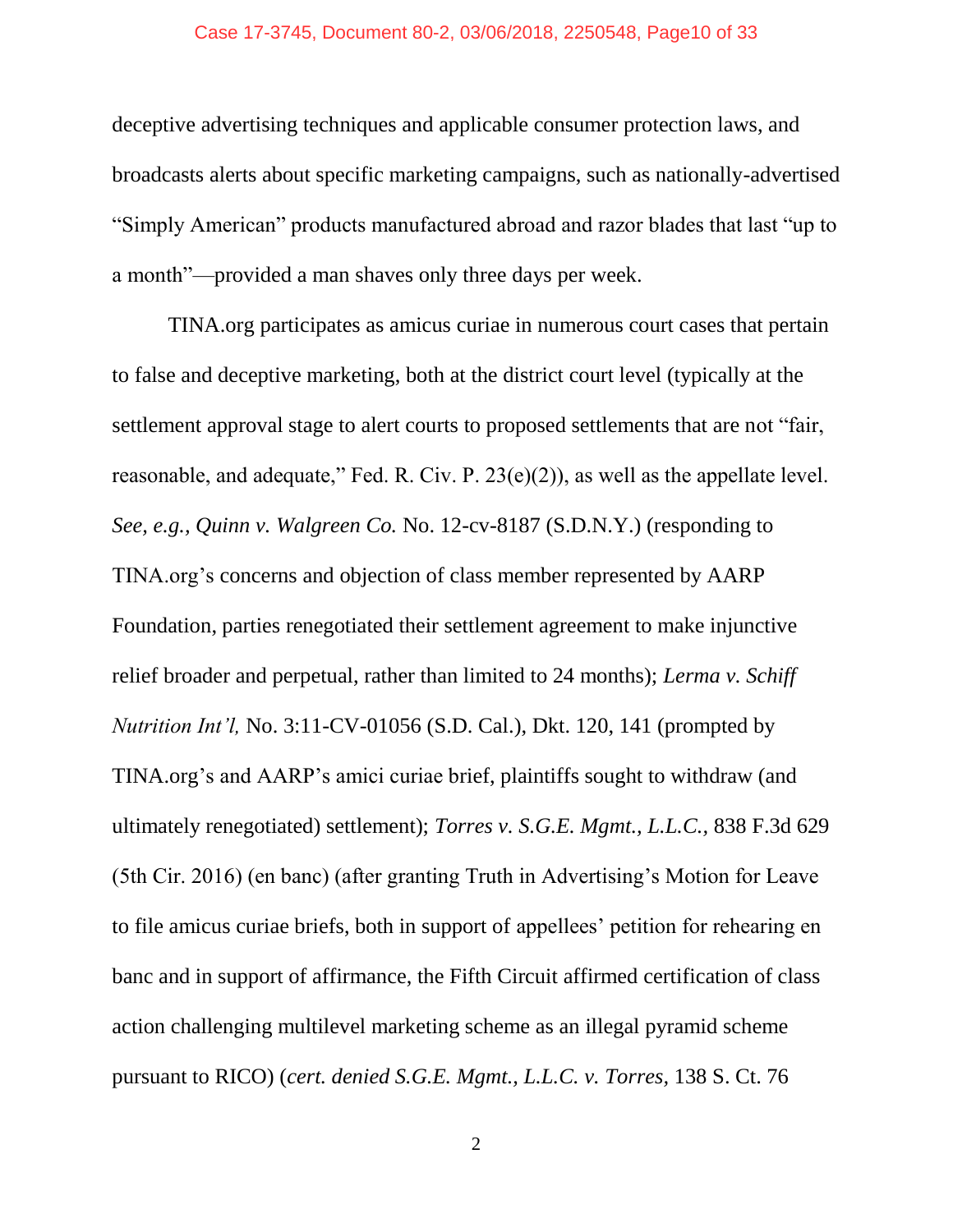(Oct. 2, 2017); *Frank v. Poertner*, No. 15-765 (S. Ct.) Brief Amicus Curiae for Truth in Advertising, Inc. Supporting Petitioner, (Jan. 14, 2016) (*cert. denied* 136 S. Ct. 1453 (2016)).

With respect to the use of unsubstantiated health claims in marketing, TINA.org has pursued more than 70 companies using deceptive health claims, has more than 65 databases on its website collectively cataloguing thousands of unsubstantiated health claims made about products, has sent dozens of warning letters to companies, and has filed numerous complaints with federal and state regulators. *See, e.g.,* TINA.org's Prevagen Action, https://www.truthinadvertising .org/prevagen-summary-of-action/. As a result of TINA.org's efforts in this area, hundreds of unsubstantiated health claims have been removed from the internet, companies have revamped their product labeling and other marketing materials, state and federal agencies have fined companies millions of dollars, and industry trade associations are more closely monitoring member companies' marketing. TINA.org has also been invited to speak at numerous national conferences on the use of unsubstantiated health claims in marketing, including "The Evolving Phenomenon of Direct-to-Consumer Neuroscience" Conference in February 2018 hosted by The Banbury Center to help identify and address key regulatory and ethical issues related to the growth of brain health products sold directly to consumers.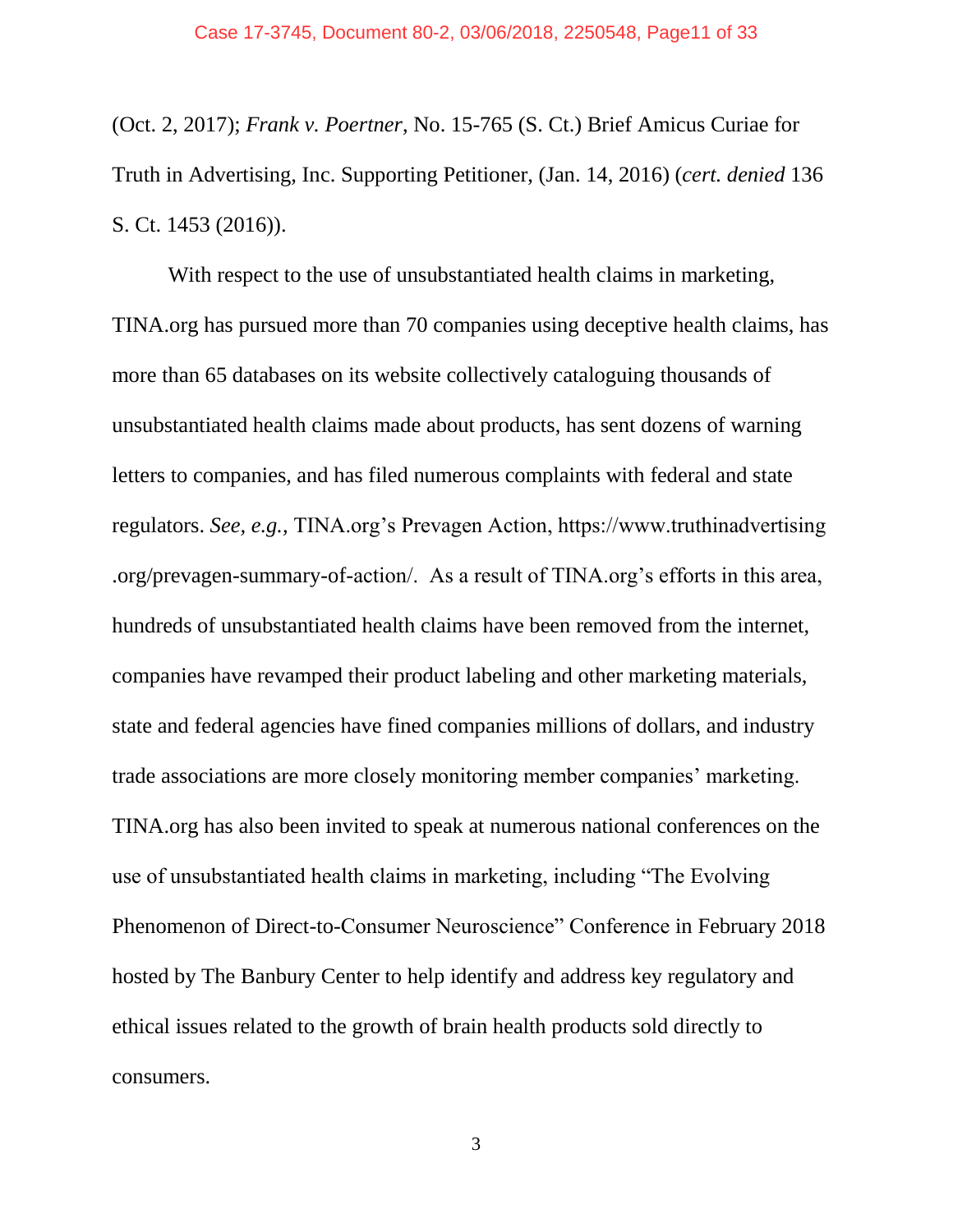#### **AARP and AARP Foundation**

AARP is the nation's largest nonprofit, nonpartisan organization dedicated to empowering Americans 50 and older to choose how they live as they age. With nearly 38 million members and offices in every state, the District of Columbia, Puerto Rico, and the U.S. Virgin Islands, AARP works to strengthen communities and advocate for what matters most to families, with a focus on health security, financial stability, and personal fulfillment. AARP's charitable affiliate, AARP Foundation, works to ensure that low-income older adults have nutritious food, affordable housing, a steady income, and strong and sustaining bonds. AARP and AARP Foundation regularly file amici curiae briefs in federal and state appellate courts—including those mentioned above—in support of efforts to eliminate unsubstantiated health-benefit claims that target and defraud older people.

AARP is also a member of the Global Council on Brain Health (GCBH), an independent collaborative of scientists, health professionals, scholars, and policy experts from around the world working in areas of brain health related to human cognition. The GCBH focuses on brain health relating to peoples' ability to think and reason as they age, including aspects of memory, perception and judgment.

#### **Advertising Law Academics**

Law Professor Amici are academics with an interest in promoting truth in advertising, which protects consumers and promotes fair competition. Professor

4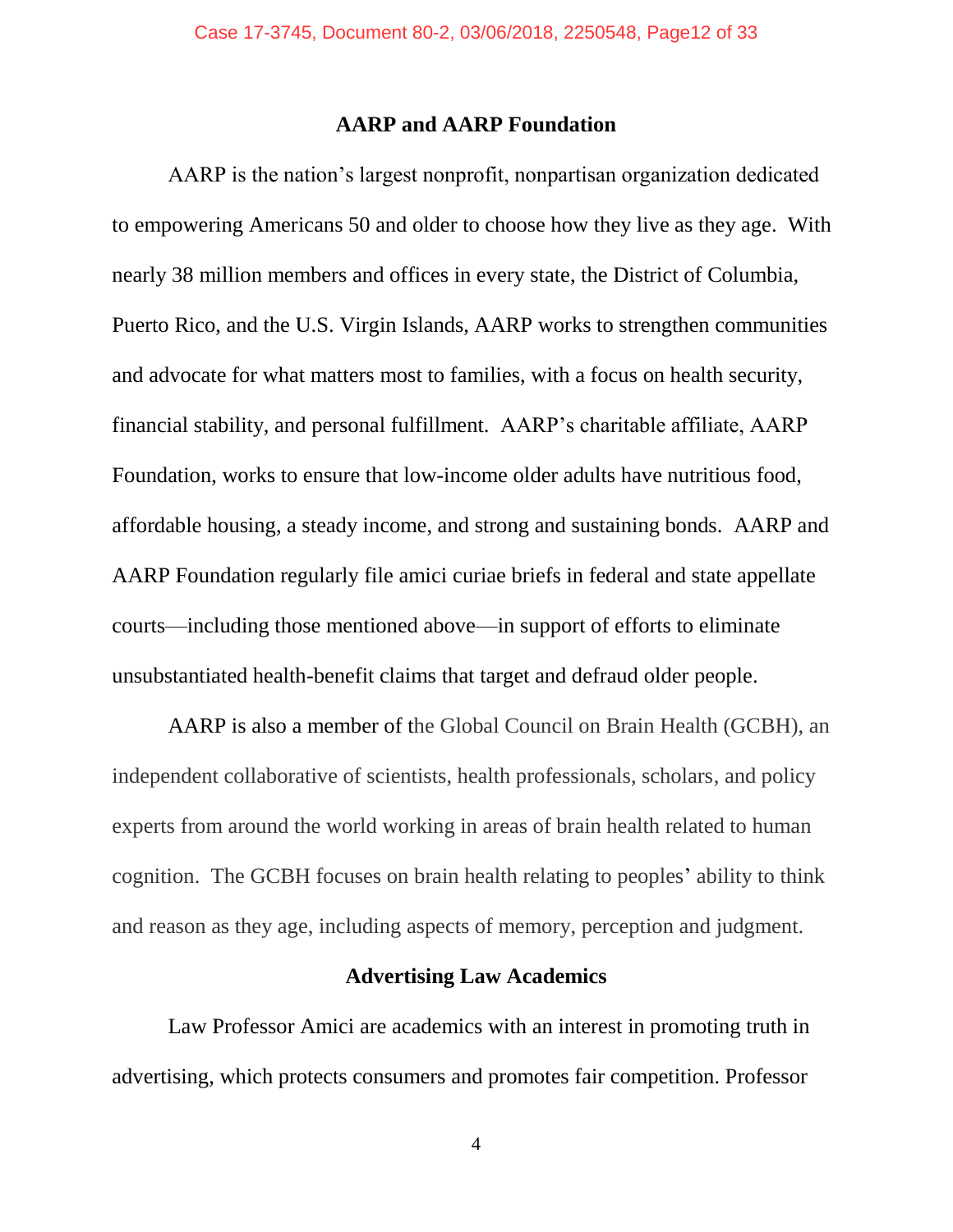Rebecca Tushnet from Harvard Law School specializes in advertising law and has coauthored a leading casebook on the subject. *See* Rebecca Tushnet and Eric Goldman, ADVERTISING & MARKETING LAW: CASES AND MATERIALS, Volume 1 (3d ed. 2016). Professor Tushnet is joined here by Jessica Litman, University of Michigan School of Law; Ted Mermin, Executive Director, Berkeley Law Center for Consumer Law and Social Justice; Tamara R. Piety, University of Tulsa College of Law; Zahr Said, University of Washington School of Law; Dee Pridgen, University of Wyoming College of Law; Jeff Sovern, St. John's University School of Law; Brian Wolfman, Georgetown University Law Center.

#### **National Consumers League**

Founded in 1899, the National Consumers League (NCL) is America's pioneering non-profit consumer advocacy organization. For nearly 120 years, NCL has worked to promote fairness and economic justice for consumers and workers in the United States and abroad. To this end, NCL appears regularly before legislatures, administrative agencies, and courts across the country, advocating for the enactment and vigorous enforcement of laws that effectively provide truthful and accurate information to consumers about the products and services they purchase and use. To ensure that consumers possess the information necessary to make smart decisions about their health, NCL supports and devotes resources to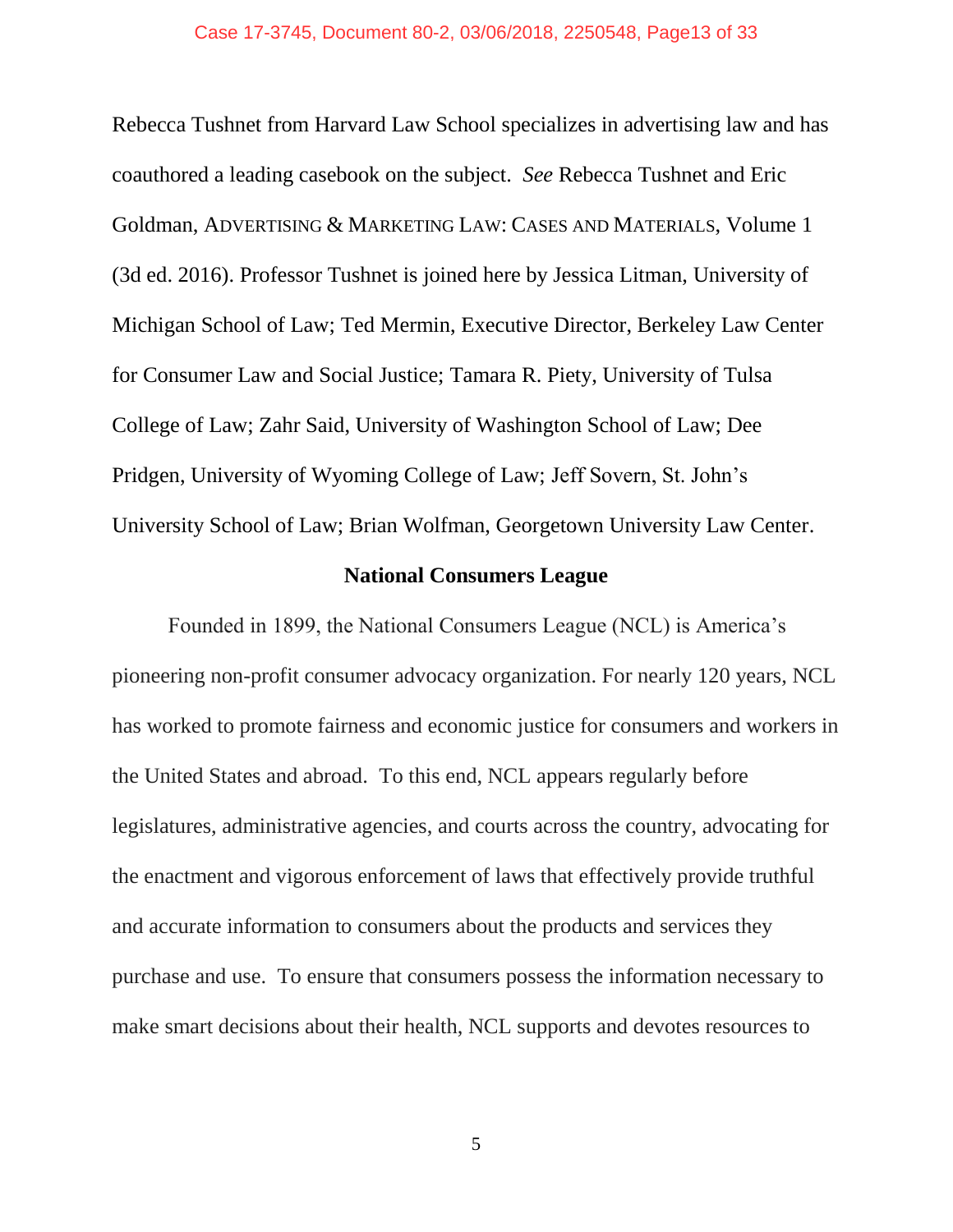ensure the full and accurate labeling and advertising of foods, drugs, and dietary supplements.

### **INTRODUCTION AND SUMMARY OF THE ARGUMENTS**

According to plaintiffs' complaint, Prevagen does not improve memory as Quincy claims. In support of their assertion that Quincy is deceiving millions of aging Americans with its unqualified marketing claims, plaintiffs rely on the fact that the active ingredient in Prevagen (apoaequorin) is a protein that is rapidly digested in the stomach and broken down into amino acids and small peptides just like any other protein making it impossible for apoaequorin to cross the human blood brain barrier to supplement proteins in the brain as Quincy's marketing contends. Compl.  $\P$  31.<sup>2</sup>

 $2$  Plaintiffs' complaint contains numerous examples of Quincy marketing its supplement as being able to cross the blood brain barrier. *See, e.g.,* Compl. ¶ 27.C. ("Apoaequorin is capable of crossing the blood brain barrier (BBB) and the GI barrier," "Prevagen helps support brain cells by supplementing the proteins with the patented ingredient apoaequorin and supporting healthier brain function," and "This type of protein is vital and found naturally in the human brain and nervous system. As we age we can't make enough of them to keep up with the brain's demands. Prevagen supplements these proteins during the natural process of aging to keep your brain healthy.") To support its claims that apoaequorin can cross the human blood brain barrier, Quincy only offered canine studies, which do not constitute competent and reliable substantiation for human health claims, *POM Wonderful, LLC v. FTC,* 777 F.3d 478, 505 (D.C. Cir. 2015), but which were incorrectly accepted by the District Court. Sept. 28, 2017 Opinion and Order, ECF No. 45, at fn 3.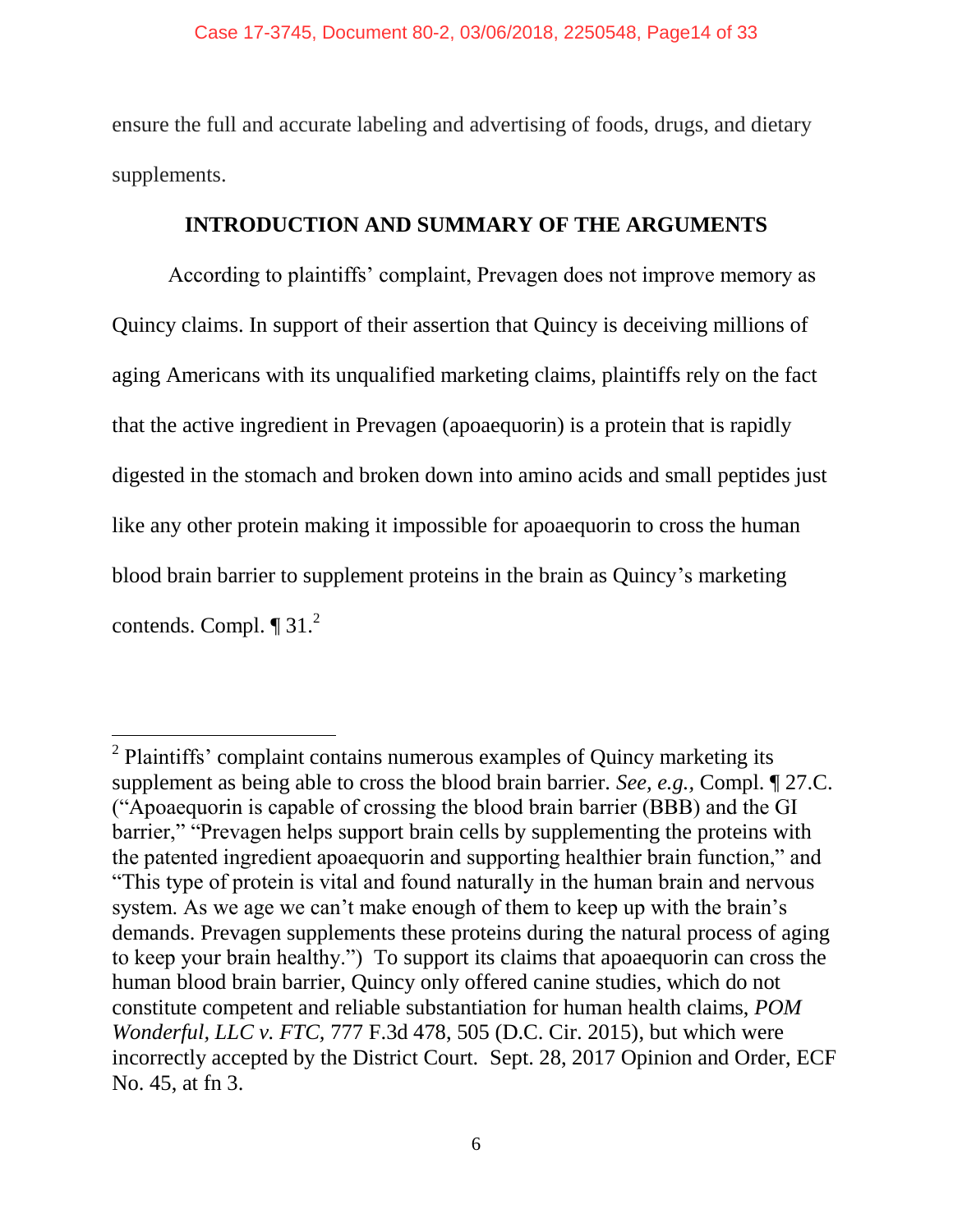These factual allegations are further supported by Quincy's own scientific study, the Madison Memory Study, which failed to show a statistically significant improvement in the treatment group over the placebo group. Compl. ¶ 28. This conclusion, however, would not assist in the marketing of Prevagen–marketing that has led to tens of millions of dollars in sales of Prevagen. *Id.* ¶ 21.

After completing the Madison Memory Study, Quincy's hired team of researchers went hunting through the data to see if they could find something to support Quincy's bold marketing message. To do so, the researchers conducted more than 30 *post hoc* analyses. In *post hoc* analysis, multiple comparisons are made after the experiment has been designed and the data collected. The more comparisons that are made, the more likely one is to find desired (but specious) results. This is why such aggressive use of *post hoc* analysis is known as data dredging or P-hacking. Using this technique, the researchers were able to find three out of nine tested tasks apparently showing a statistically significant improvement in two overlapping subgroups (the three tasks showing statistically significant improvement varied depending on how the subgroup was constituted) —a classic case of elevating likely false positives to the status of a proven claim. Armed with these unreliable and limited data, Quincy mounted a full-throttled marketing campaign with claims that "[a] landmark double-blind and placebo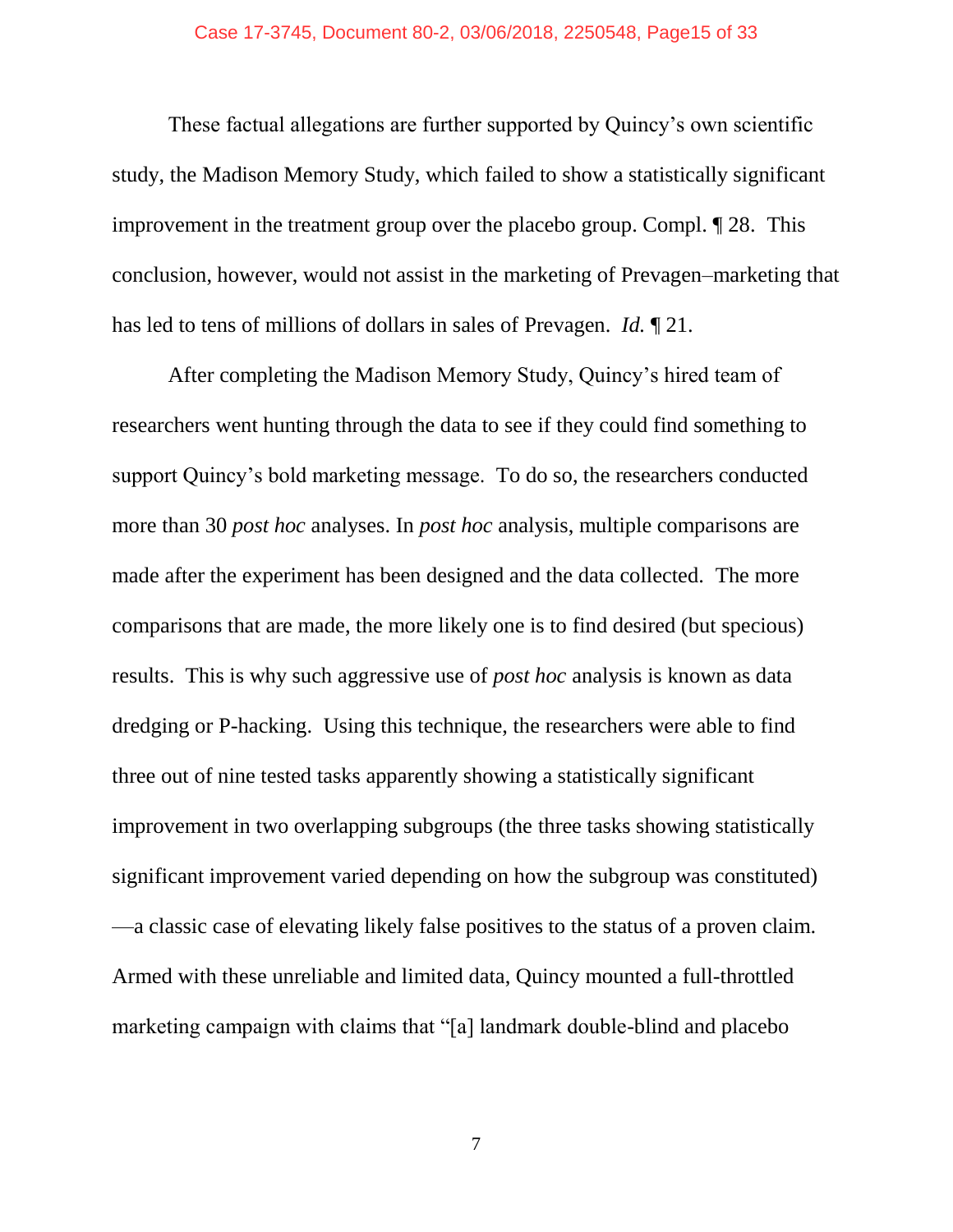controlled trial demonstrated Prevagen improved short-term memory, learning, and delayed recall over 90 days." Compl*.* ¶ 27.C.

Quincy's marketing never informs consumers of the severe limitations of its findings. Instead, Quincy's advertisements and marketing material convey unqualified efficacy and memory-enhancing establishment claims, unsupported by adequate substantiation. Quincy's selective touting of some *post hoc* analyses and nondisclosure of contrary findings from the Madison Memory Study in its marketing violates the law.

#### **ARGUMENT**

The District Court made its own appraisal of the factual allegations, picking and choosing for itself which facts to believe. The opinion plucks inaccurate factual assertions from Quincy's Motion to Dismiss (i.e., *post hoc* analysis "is widely used in the interpretation of data in the dietary supplement field"), inappropriately conflates a clinical study testing a product efficacy hypothesis with *post hoc* analyses, and rejects basic principles of statistics. Moreover, the District Court failed to match the alleged substantiation with the actual marketing campaign: Quincy is making the blanket pitch, "Prevagen improves memory," based upon subgroup data that, even if true, would support only a much more limited claim at best. This lack of qualification is itself misleading. The result is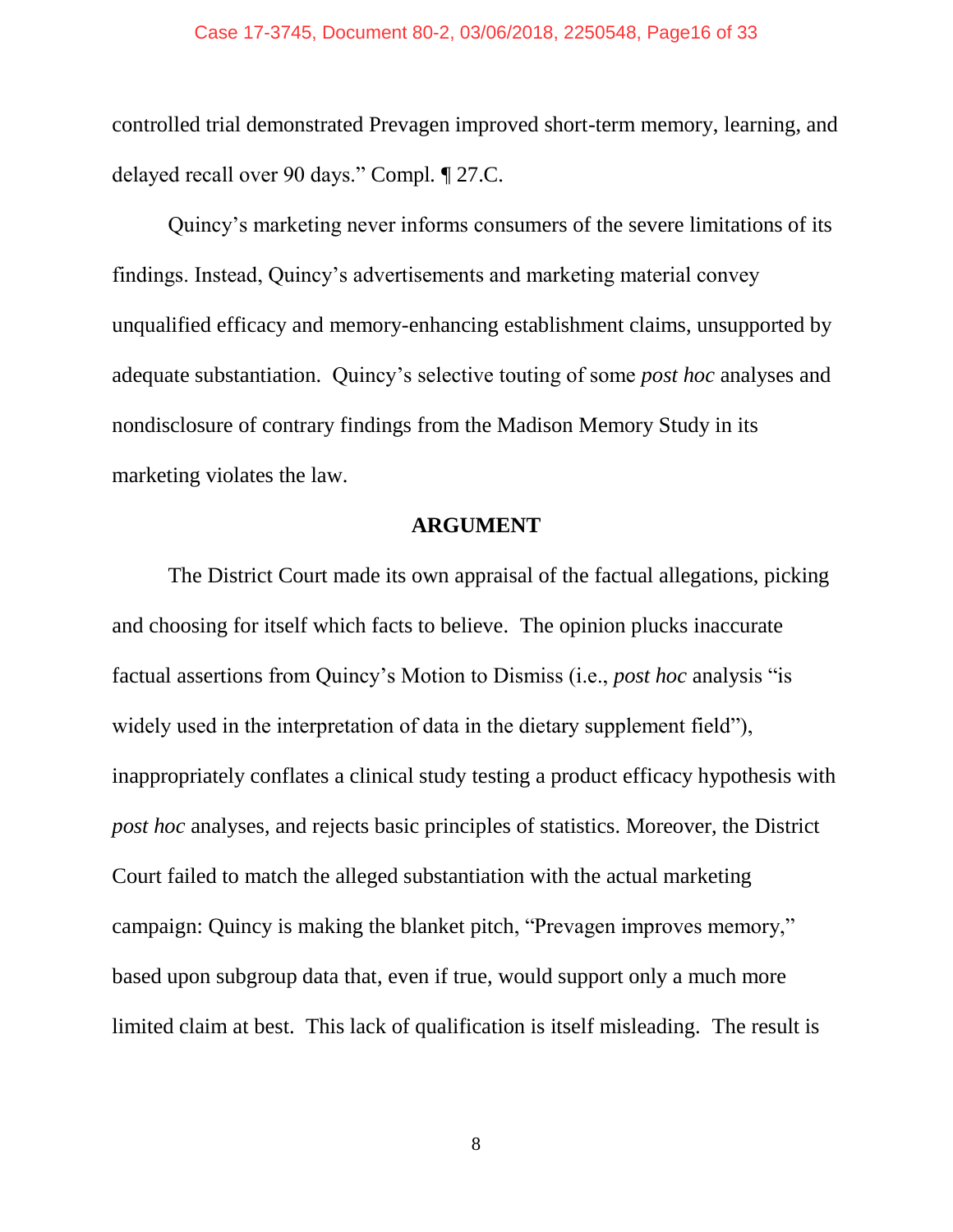that older Americans concerned about their cognitive condition are being misled to

their detriment while Quincy continues to profit from its deceptively-induced sales.

## **I.** *Post hoc* **analyses are not study results upon which marketing claims can be based because they are likely to be specious.**

The District Court stated:

It is common ground that the Madison Memory Study followed normal wellaccepted procedures, conducted a "gold standard" double blind, placebo controlled human clinical study using objective outcome measures of human cognitive function using 218 subjects, and that it failed to show a statistically significant improvement in the experimental group over the placebo group as a whole.

Sept. 28, 2017 Opinion and Order, ECF No. 45, at 10-11. This finding of fact

should have lead the Court to the inevitable conclusion that Quincy cannot claim

that its supplement improves memory. *See, e.g., POM Wonderful, LLC v. FTC,* 

777 F.3d 478, 500 (D.C. Cir. 2015). But the opinion then takes a sharp left turn

stating:

That confined plaintiffs' attack to the studies of subgroups, and it is at that level that the complaint fails to do more than point to possible sources of error but cannot allege that any actual errors occurred. It points to the conduct of more than 30 *post hoc*\* analyses of possible subgroups, most of whom showed no statistical significance between the treatment and placebo groups, but did show a statistically significant difference between the groups in the AD 0-1 and AD 0-2 subgroups whose members displayed improvement in memory after taking the supplement. That, of course, is the study relied upon by defendants. (\*fn: "This term seems to be used to imply some deficiency in integrity, never specified. It probably refers to no more than that the analytical work was done after the information-gathering process was completed.")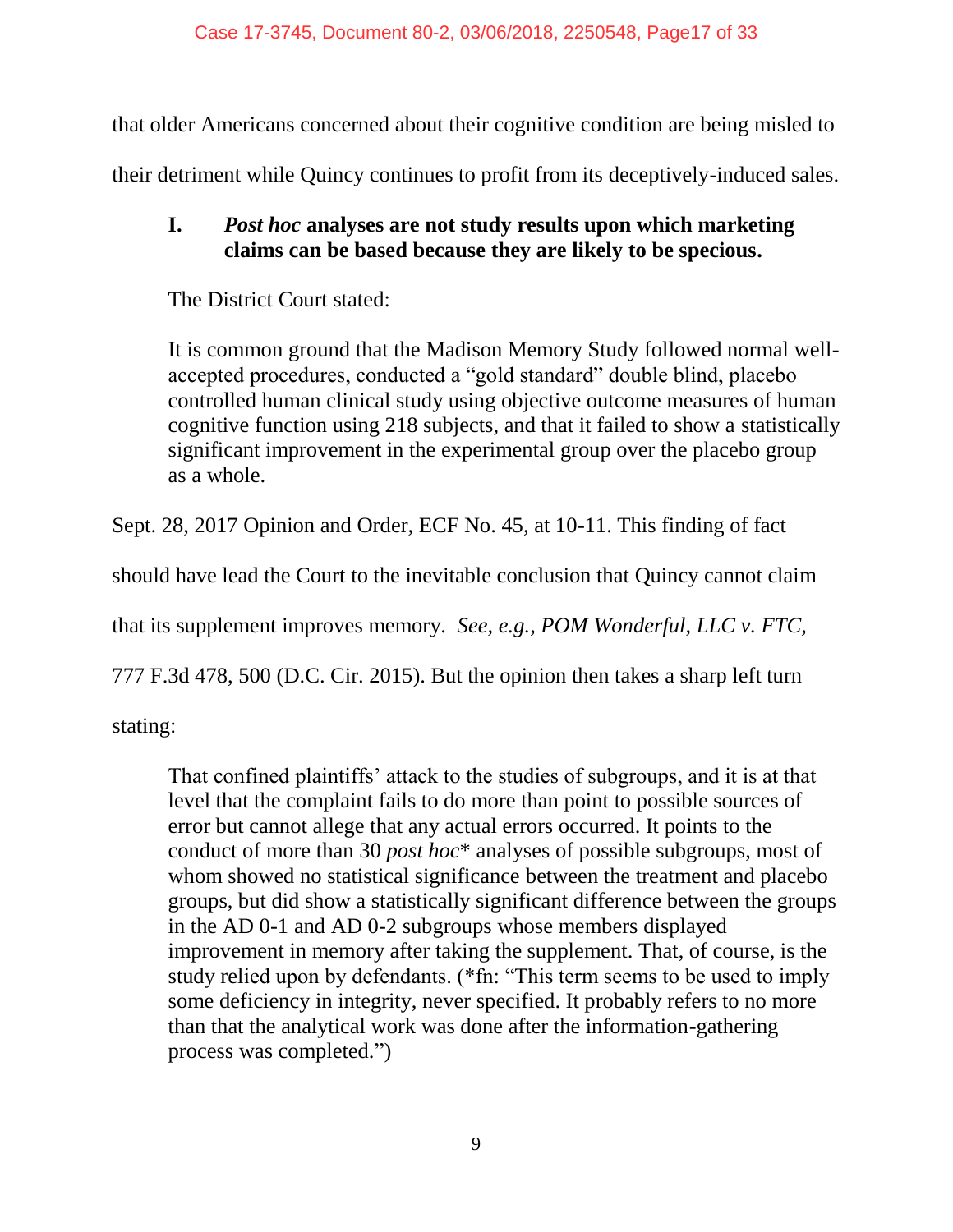Sept. 28, 2017 Opinion and Order, ECF No. 45, at 11.<sup>3</sup>

 $\overline{a}$ 

In direct contradiction to the Court's reasoning, *post hoc* analyses are not part of prospective, double-blind, clinical trials; they are separate retrospective analyses of trial data performed after the study has concluded to try to find patterns that were not primary objectives of the study. *See* Henry L. Elliott, *Post Hoc Analysis: Use and Dangers in Perspective*, 14(2) J. Hypertension S21 (1996). Thus, though important for generating hypotheses for future research, *post hoc*  analyses are not definitive proof. *Id.* at S23 ("*Post hoc* analysis is of major importance in the generation of hypotheses. However, the hypothesis is created by the analysis and it has not been proved by any experiment…."). By ignoring the complaint's allegations about the most reliable evidence, the Court therefore failed to apply the correct legal standard.

<sup>3</sup> Out of over 30 *post hoc* analyses of smaller subgroups, Quincy chose to focus on two. The *post hoc* AD8 0-1 subgroup showed statistically significant improvements over those who received the placebo in three of nine tasks (measuring memory, psychomotor function, and visual learning). The overlapping *post hoc* AD8 0-2 subgroup showed statistically significant improvements over those who received the placebo in three of nine tasks (measuring executive function, attention, and visual learning), only one of which (visual learning) was the same as the AD8 0-1 group. The District Court identified a "trend toward significance" in two more tasks in AD8 0-1 (measuring verbal learning and executive function) and one in AD8 0-2 (measuring memory), but what that means is that those "trending" results were not statistically significant and thus a real effect was even less likely to have been shown by the study.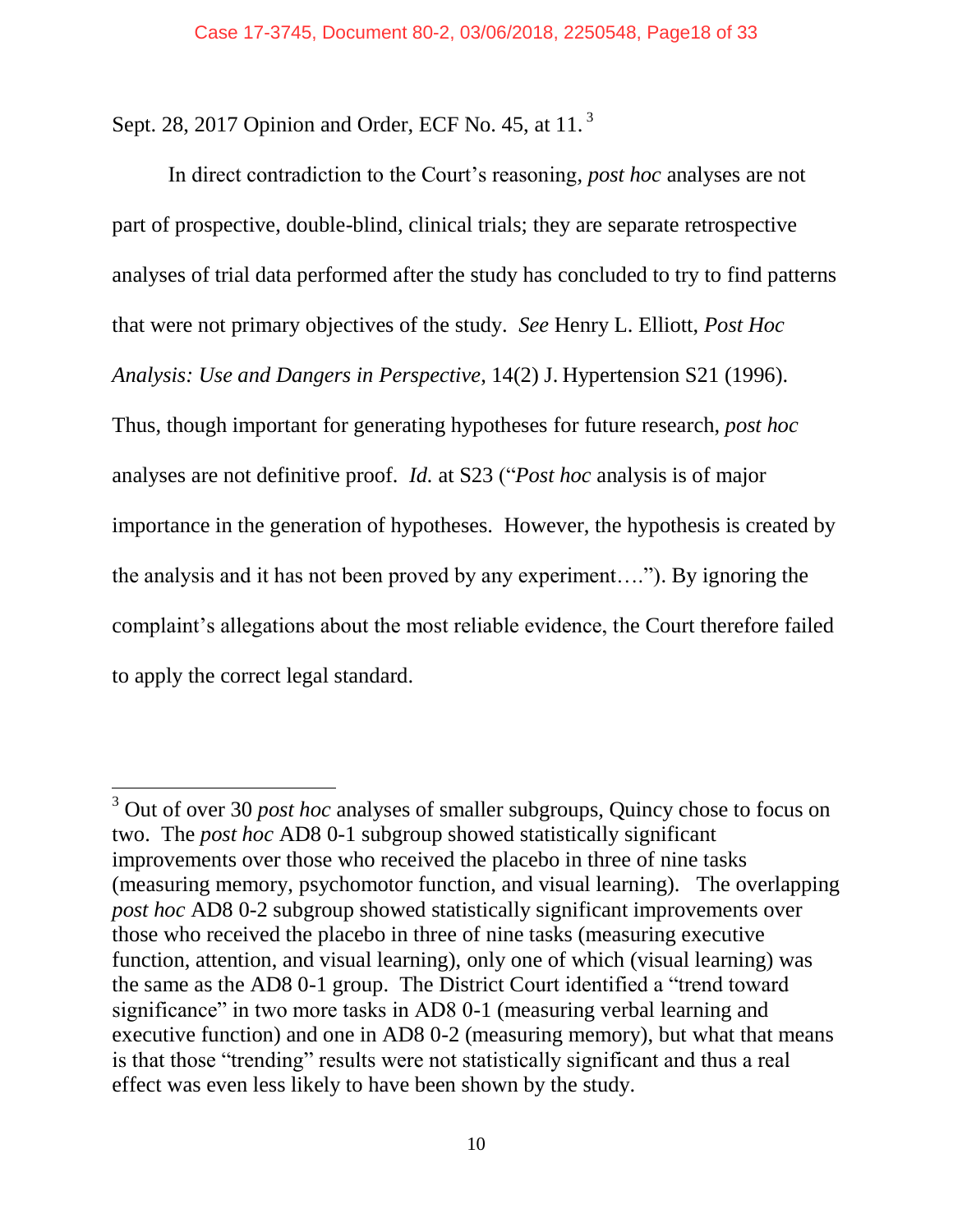Though plaintiffs' complaint includes allegations that pertain to inadequate *post hoc* analyses, the critical allegations are those that demonstrate that the *best* evidence available—the overall study results—contradict Quincy's marketing claims. The allegations about Quincy's *post hoc* analyses simply show that those analyses are faulty and cannot override the actual study findings—which are that apoaequorin does not have a statistically significant impact on memory.

This is so because the results of a *post hoc* analysis are not reliable and "should be viewed with considerable skepticism." Elliott, *supra*, at S21. Once the study results are sliced and diced in multiple overlapping ways, the researchers have decreased their sample sizes and simultaneously increased the chances of getting a false positive. As researchers have stated:

Even a seemingly simple research question (does drug A work better than drug B?) can lead to a surfeit of different analyses…In the vast number of routes, at least one will lead to a 'significant' finding simply by chance. Researchers who hunt hard enough will turn up a result that fits statistical criteria—but their discovery will probably be a false positive.

Michèle B. Nuijten, *Five Ways to Fix Statistics: Share Analysis Plans and Results*, Nature.com, Nov. 28, 2017; *see also* Peter Sleight, *Debate: Subgroup Analyses in Clinical Trials: Fun to Look At, But Don't Believe Them!*, 1(1) Curr. Control Trials Cardiovasc. Med. 25, 26 (2000) ("The play of chance is even more likely to produce spurious results when we examine subgroups in a trial, because of the diminished power to detect real differences, the increase in the variance around the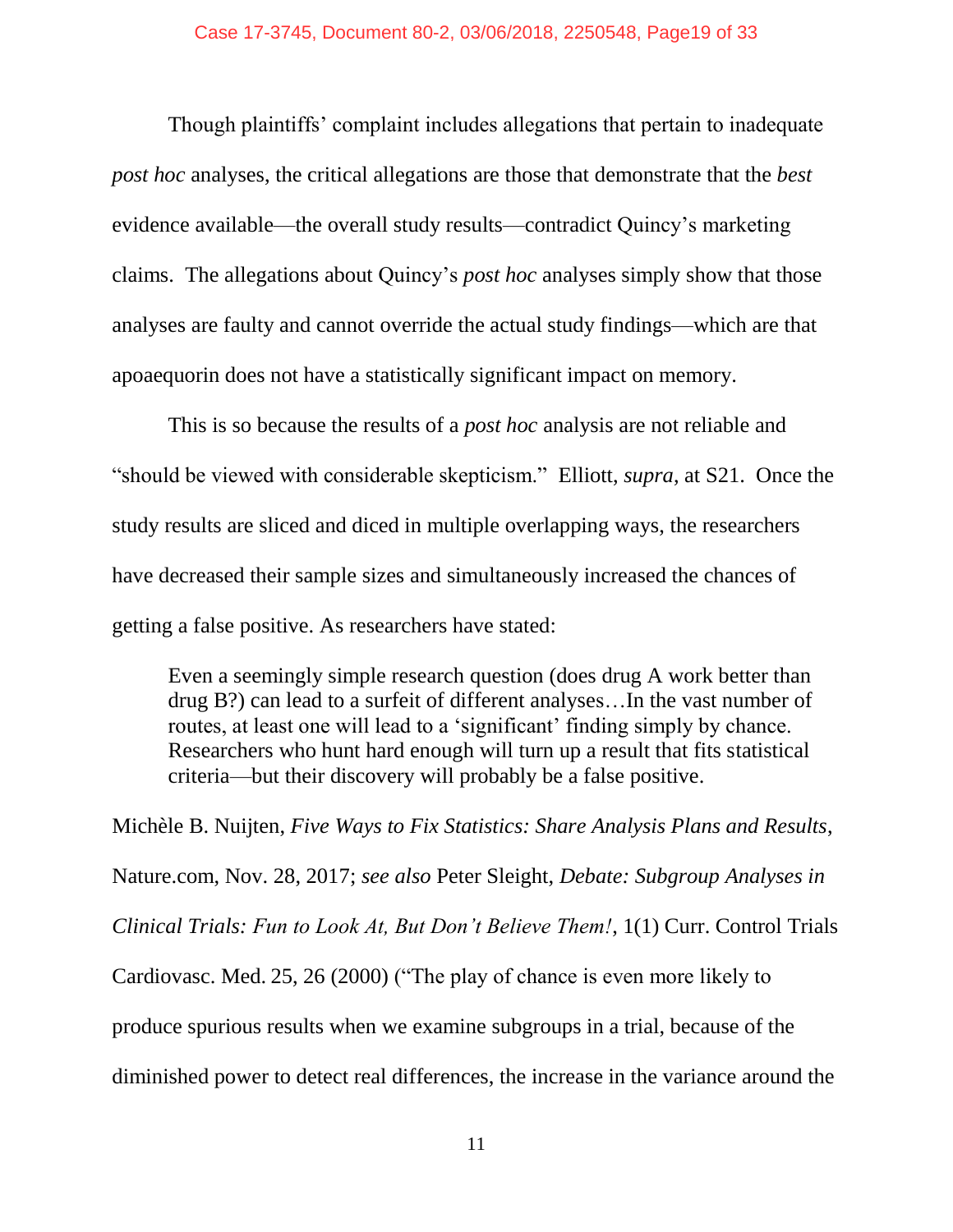mean estimate, and the increasing statistical likelihood of a false finding when many subgroups are examined."); Richard Peto, *Current Misconception 3: That Subgroup-Specific Trial Mortality Results Often Provide a Good Basis for Individualising Patient Care,* 104(7) Br J. Cancer 1057, 1057 (2011) ("[A]pparent differences between the proportional risk reductions in different subgroups of the patient in a trial (or even in a meta-analysis of many trials) are often surprisingly unreliable…The play of chance often produces qualitatively wrong answers in particular subgroups in trials (or in meta-analyses of trials) that could, if interpreted incautiously, lead to millions of people being treated inappropriately or untreated inappropriately.").

To illustrate the impact chance plays in *post hoc* analyses, researchers using *post hoc* subgrouping by zodiac sign were able to "conclude" that Geminis and Libras wouldn't benefit from the administration of aspirin after a heart attack:

All of the patients had their date of birth entered as an important 'identifier'. We were therefore able to divide our population into 12 subgroups by astrological star sign. Even in a highly positive trial such as [this study], in which the overall statistical benefit for aspirin over placebo was extreme (*P*<0.00001), division into only 12 subgroups threw up two (Gemini and Libra) for which aspirin had a nonsignificantly adverse effect (9%  $\pm$  13%).

Of course most physicians (but not all!) laughed when they were presented with these results. However, when presented with other less ridiculous subgroup analyses they are likely to believe the results, and forget the example from astrology…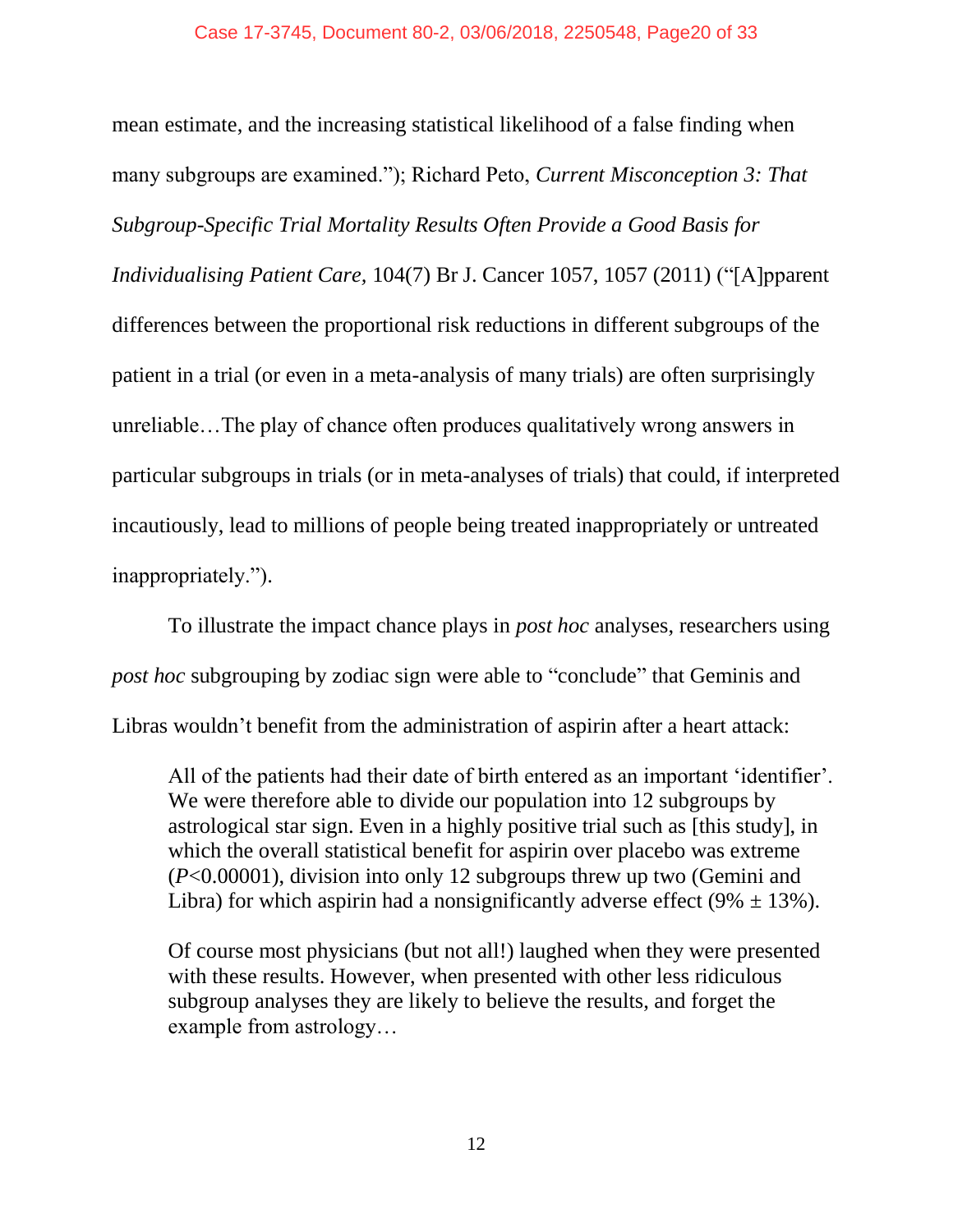*Debate: Subgroup Analyses in Clinical Trials, supra* at 26. *See also Current Misconception 3, supra* at 1057 ("It would be unwise to conclude from such a result that patients born under the astrological birth sign of Libra or Gemini should not be given aspirin if they have a heart attack. However, similar conclusions based on 'exploratory' data-derived subgroup analyses, which from a purely statistical viewpoint are no more reliable than these astrological subgroup analyses, are often reported and believed, with inappropriate effects on worldwide clinical practice.").

The District Court made the same mistake Quincy hopes consumers will make: the Court stated that "the results of the subgroup study…make it clear that something caused a statistically significant difference between those subjects who took Prevagen and those given a placebo" (Opinion and Order fn. 3), in the apparent belief that the "something" had to be apoaequorin, as opposed to chance. But this belief is flawed and ignores the role that statistically probable false positives play in *post hoc* analyses. One reason *post hoc* subgrouping is so dangerous is that, with a threshold for statistical significance set at 95% confidence  $(P \le 0.05)$ ,<sup>4</sup> a false positive result in one out of every twenty subgroups is

<sup>&</sup>lt;sup>4</sup> In other words, 95% confidence means that, statistically, the chance that positive results reflect a false positive is 5%. Even in the absence of *post hoc* subgrouping, then, a researcher would expect tests of more than 30 groups to produce more than one result apparently significant at the .05 level if the supplement didn't work at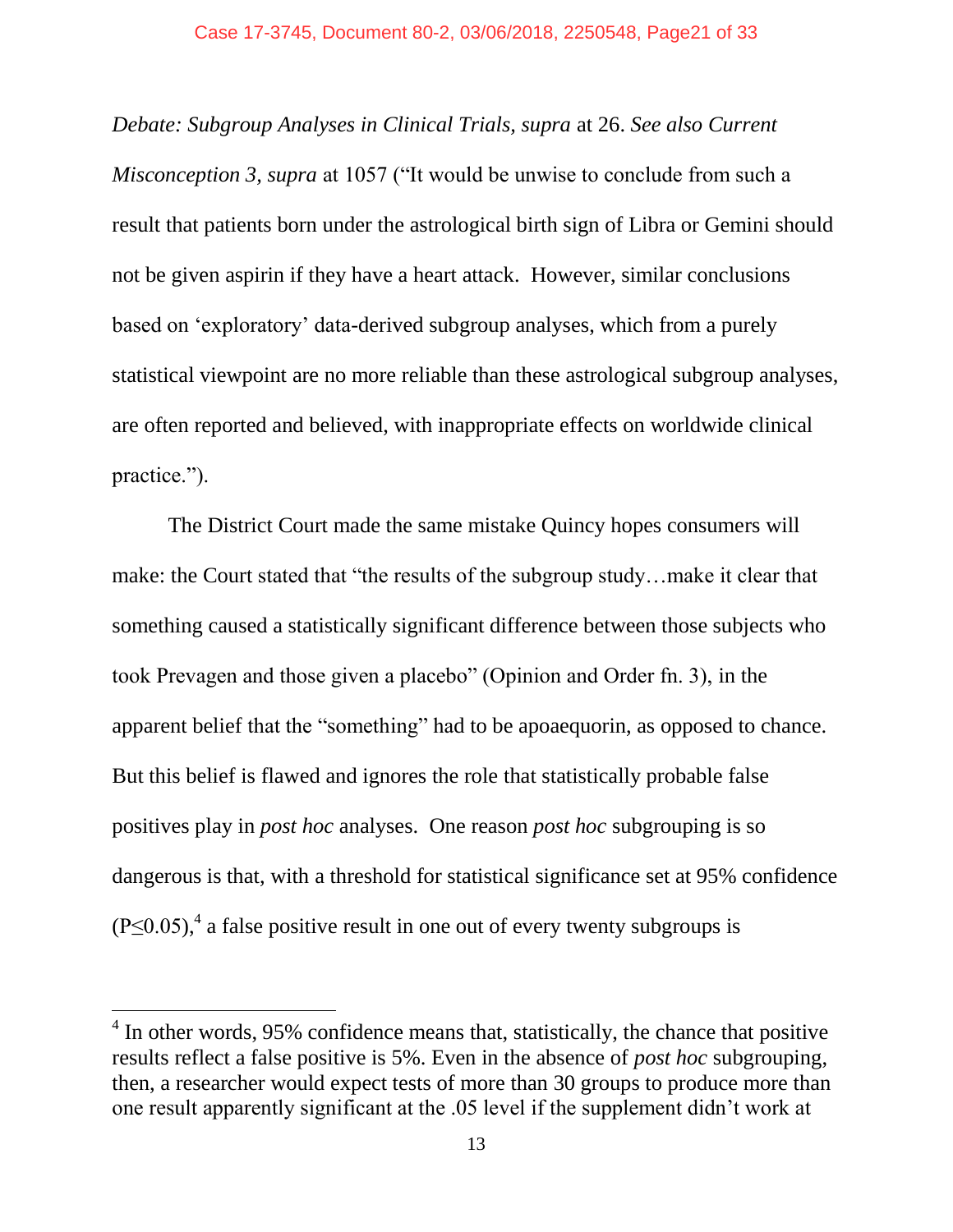predictable. With a large number of potential subgroups (not just the subjects with cognitive scores on the AD8 scale of 0 or 1, and the overlapping set of subjects with scores from 0 to 2, but also subjects with scores from 0 to 3, 1 to 2, etc.), motivated researchers can find some subgroups that produce a positive result without falsifying any data, even when the odds are overwhelming that the result was a false positive.<sup>5</sup> Researcher Richard Harris has explained exactly why this process of "p-hacking" is misleading:

The idea is simply to look at your data six ways from Sunday until some correlation reaches the p-value of .05 or less …. Statistical tests that scientists use to differentiate true effects from random noise rest on an assumption that the scientist started with a hypothesis, designed an experiment to test that hypothesis, and is now measuring the results of that test. P-values and other statistical tools are set up explicitly for that kind of confirmatory test. But if a scientist fishes around and finds something provocative and unexpected in his or her data, ….it's just plain wrong to recast your results as a new hypothesis backed by evidence. The fancy statistics aren't simply inappropriate; they are misleading.

Richard Harris, RIGOR MORTIS: HOW SLOPPY SCIENCE CREATES WORTHLESS

CURES, CRUSHES HOPE, AND WASTES BILLIONS 139-141 (Basic Books 2017); *See* 

*also* Joseph P. Simmons et al., *False-Positive Psychology: Undisclosed Flexibility* 

all. The numbers here are thus plausibly more consistent with the presence of false positives than they are with the presence of true positives.

 $\overline{a}$ 

<sup>5</sup> Given that the two different subgroups that showed positive results here didn't even show positive results on the *same* set of memory tasks, it's even less plausible that the results represent a real effect with a physical cause rather than pure chance.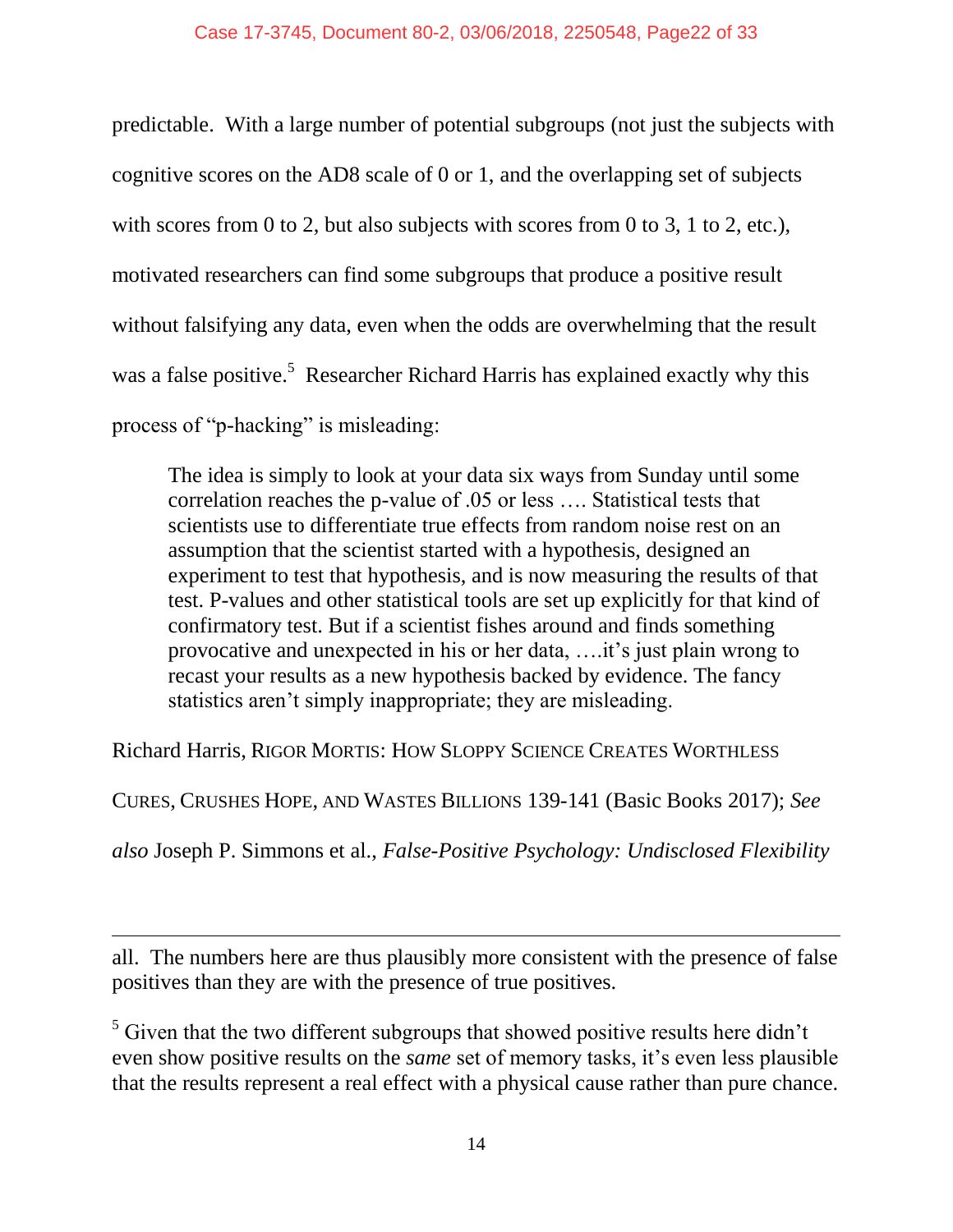*in Data Collection and Analysis Allows Presenting Anything as Significant*, 22 Psychol. Sci. 1359 (2011).<sup>6</sup>

In short, Quincy's unqualified marketing claims are not supported by any competent and reliable scientific evidence, as is clearly alleged in plaintiffs' complaint.

### **II. Qualified findings cannot support unqualified marketing claims.**

Even if one assumes, contrary to plaintiffs' allegations, that *post hoc*  analyses carry the same weight as study results and are thus reliable, the narrow "results"—i.e., that apoaequorin improved performance on a subset of memory tasks only in individuals with either minimal or no cognitive impairment—do not support the broad, unqualified marketing claims at issue.

To make a marketing claim about the efficacy of a dietary supplement, the marketer must substantiate that claim with competent and reliable scientific evidence. *See, e.g., POM Wonderful, LLC v. FTC,* 777 F.3d 478, 504-505 (D.C. Cir. 2015). And where marketers make health claims about their products, such as that Prevagen can improve memory, the law requires substantiation that would be

 $6$  Scientific journals recognize that p-hacking creates specious results. The Nature Journals adopted author guidelines in 2005 warning submitters of the problem and requiring them to "explain how they adjusted the alpha level to avoid an inflated Type I error rate, or … select statistical tests appropriate for multiple groups…" *Running the Numbers,* 8(2) Nature Neuroscience 123 (Feb. 2005), [https://www.nature.com/articles/nn0205-123.pdf;](https://www.nature.com/articles/nn0205-123.pdf) Nature Journal Scientific Reports Submission Guidelines, n.d., [https://www.nature.com/srep/publish/guidelines.](https://www.nature.com/srep/publish/guidelines)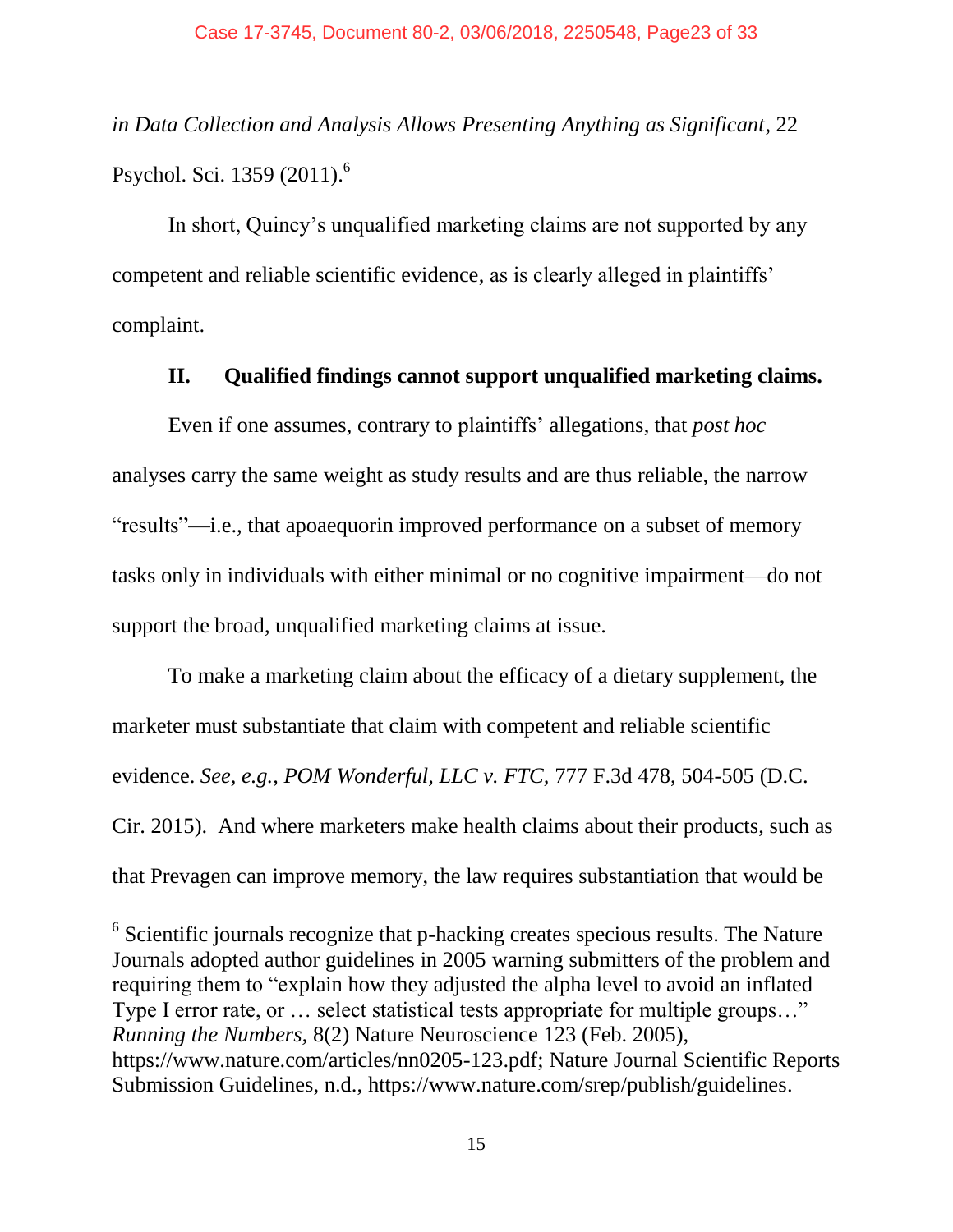accepted by the scientific community, in the form of at least one randomized and controlled human clinical trial (RCT) demonstrating statistically significant results. *Id.* 

Further, the substantiating RCT must use participants who are representative of the consumers for whom the product at issue is intended and to whom the product is being marketed. *See FTC v. Wellness Support Network, Inc.,* 2014 U.S. Dist. LEXIS 21449, at \*52 (N.D. Cal. Feb. 19, 2014) ("T]o support Defendants' claims, 'experts would require consistent results from well-designed and well conducted studies in representative human populations that directly assess the specific therapeutic effects at issue.'"); *FTC v. QT, Inc.,* 448 F. Supp. 2d 908, 938, 941 (N.D. Ill. Sept. 8, 2006) (an RCT must "include patients who fulfill criteria for the type of [medical condition] to be treated …[T]he narrow patient population … might not be applicable to the likely population of [] consumers [purchasing the product at issue]."); Reference Manual on Scientific Evidence (Third), David H. Kaye and David A. Freedman, *Reference Guide on Statistics* 217 (2011) ("The population [of a study] is the whole class of units that are of interest; the sample is a set of units chosen for detailed study. Inferences from the part to the whole are justified only when the sample is representative." $)^{7}$ .

<sup>&</sup>lt;sup>7</sup> The District Court also incorrectly stated that "[i]t is common ground that the Madison Memory Study followed normal well-accepted procedures, conducted a 'gold standard' double blind, placebo controlled human clinical study using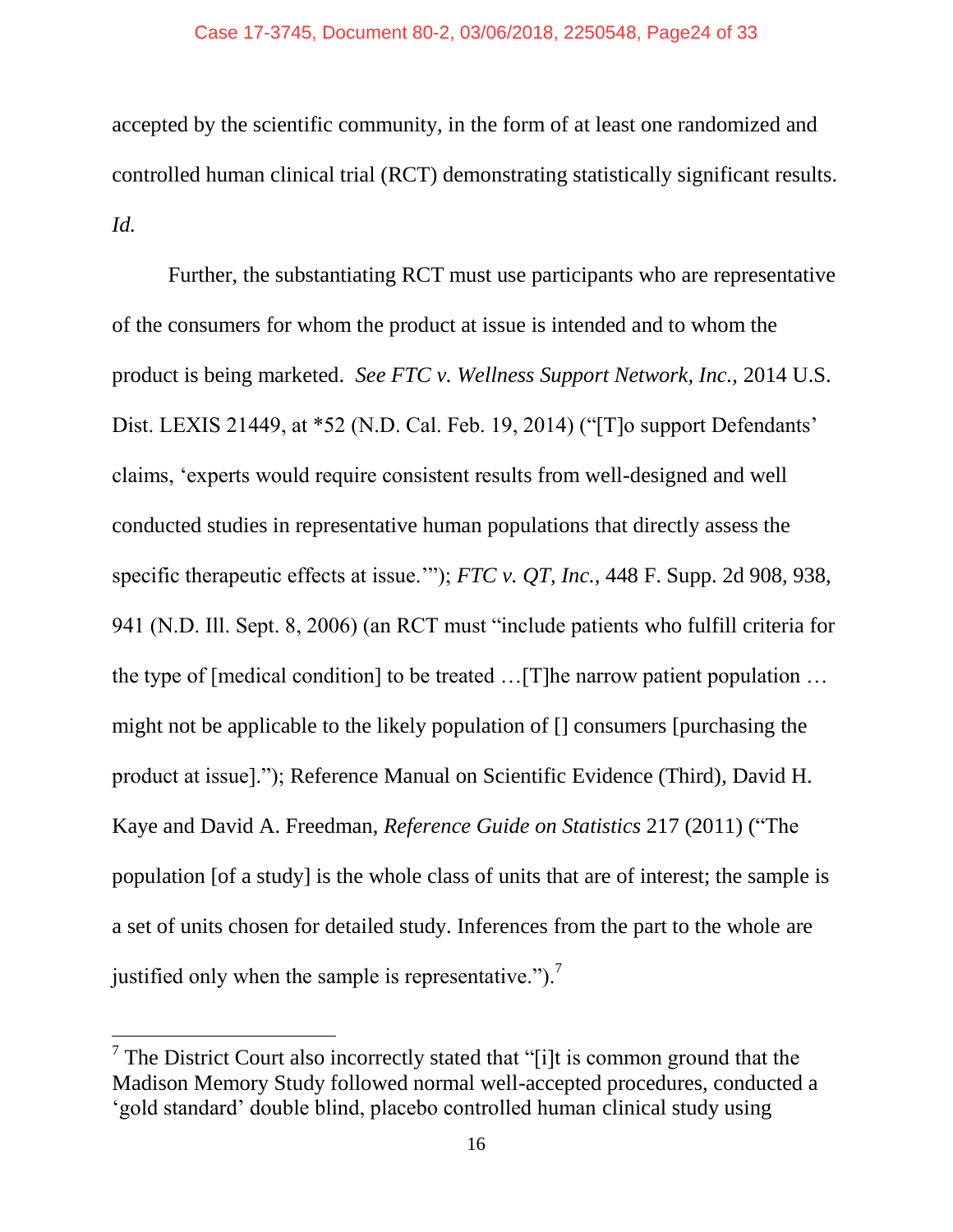In this case, Quincy's express, unqualified marketing claim is "Prevagen improves memory." Compl. ¶ 27 (other similar marketing claims include that Prevagen "has been clinically shown to improve memory"). Quincy's labeling and advertisements do not qualify or limit the population for whom this supplement is intended, even though the Madison Memory Study found no statistically significant results over the entire study population, and Quincy claims only to have showed—through *post hoc* analyses of subgroups—that Prevagen has some limited effect on certain tasks in adults who are "cognitively normal or very mildly impaired." Sept. 28, 2017 Opinion and Order, ECF No. 45, at 4 ("Prevagen is intended for healthy, non-demented individuals"). No one disputes that Prevagen has no effect on people with higher levels of impairment. *Id.*

Despite these data, the intended audience of Prevagen's marketing materials—older adults concerned about cognitive decline—are not made aware of these critical qualifications and are told only that Prevagen improves memory. But there can be no doubt that consumers with memory issues such as dementia and Alzheimer's are drawn to Prevagen by its false advertising claims. In fact,

objective outcome measures of human cognitive function…" Sept. 28, 2017 Opinion and Order, ECF No. 45, at 10. In addition to the issues described above, an element of bias is present in the Madison Memory Study because it was conducted by Quincy, the very entity that markets Prevagen and profits handsomely from its sale. The study also was not published in a peer-reviewed scientific journal (and its evident flaws show that no peer review could have approved it). In fact, no study testing the effect of apoaequorin on memory has appeared in any peer-reviewed scientific literature.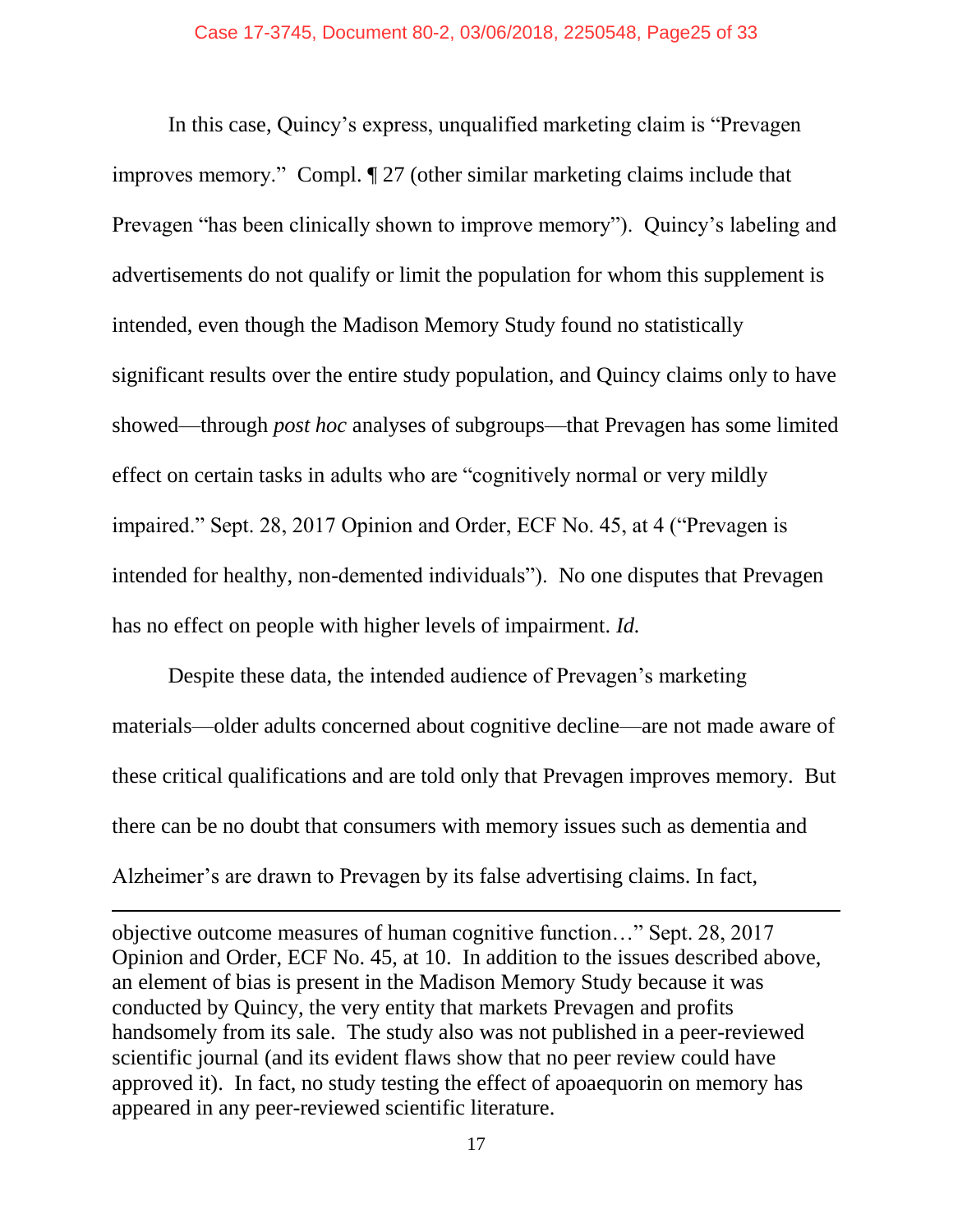#### Case 17-3745, Document 80-2, 03/06/2018, 2250548, Page26 of 33

Quincy's marketing assertions such as "you CAN take action to preserve your memories" seem targeted at consumers worried about or suffering from dementia and Alzheimer's. *See* Compl. at ¶ 27.C.

This kind of exaggeration and overgeneralization in the marketing claims for Prevagen cannot be substantiated by the Madison Memory Study or Quincy's *post hoc* analyses. *See, e.g., S.C. Johnson & Son, Inc. v. Clorox Co*., 241 F.3d 232 (2d Cir. 2001) (falsity found where comparative claims were presented as universal experiences when in fact the differences only appeared two-thirds of the time); *McNeil-PPC, Inc. v. Pfizer, Inc.,* 351 F. Supp. 2d 226 (S.D.N.Y. 2005) (falsity found where unqualified marketing claim directed at all consumers—i.e., "clinical studies prove that Listerine is as effective as floss against plaque and gingivitis" was based on studies using qualified populations—i.e., only individuals with mild to moderate gingivitis; individuals with severe gingivitis or with any degree of periodontitis were excluded); *Garden Way Inc. v. The Home Depot Inc.,* 94 F. Supp. 2d 276 (N.D.N.Y. 2000) (falsity found where marketing claim was overinclusive and insufficiently specific compared to advertiser's actual testing); *Schick Manufacturing, Inc. v. Gillette Company,* 372 F. Supp. 2d 273 (D. Conn. 2005) (falsity found based on advertiser's exaggeration of product's physical effects); *see also Porter & Dietsch, Inc. v. FTC,* 605 F.2d 294 (7th Cir. 1979) (holding that scientific evidence showing that product at issue helps only some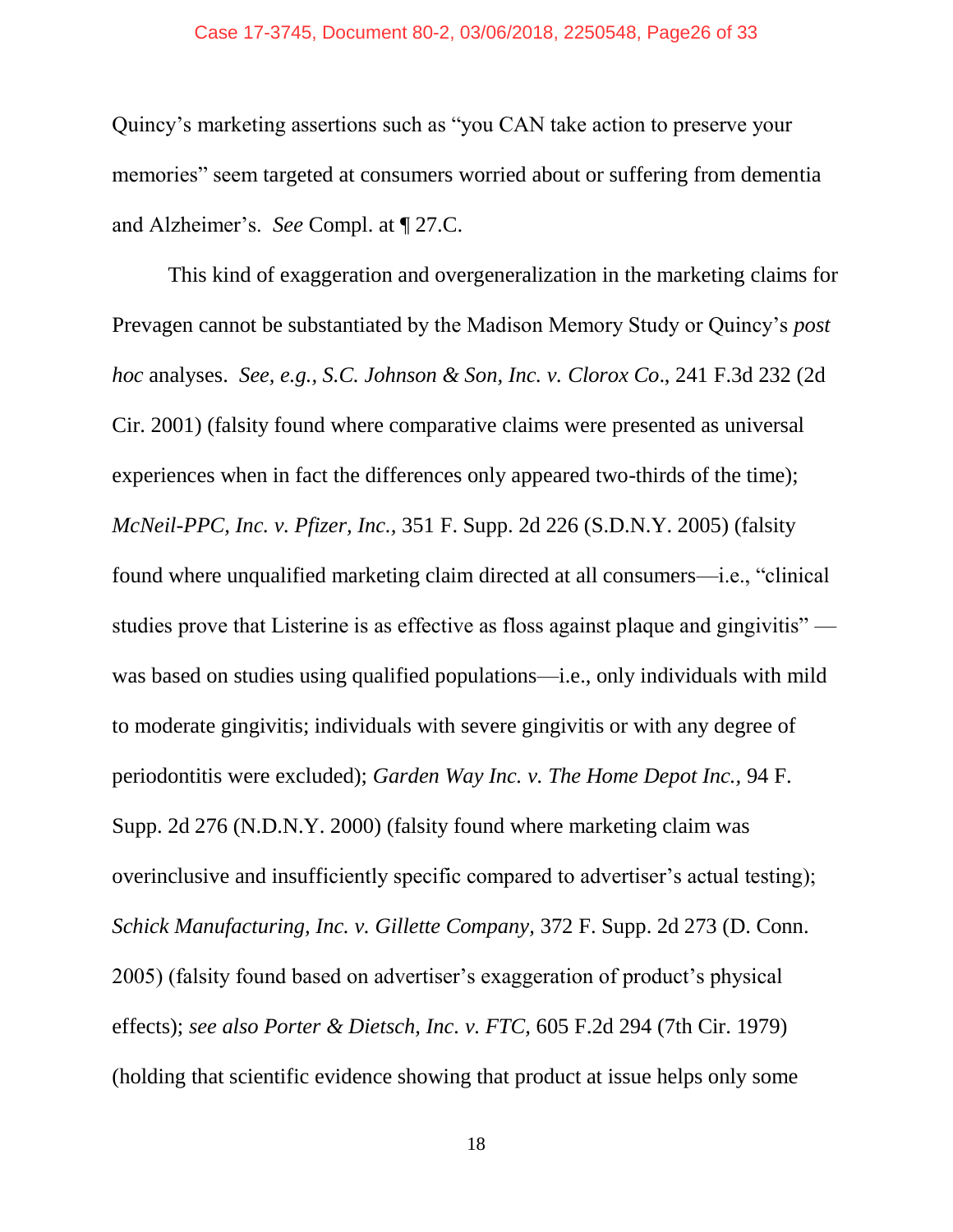people cannot be used as substantiation for the marketing claim that the product automatically helps all users); Federal Trade Comm'n, 16 CFR Part 255, Guides Concerning the Use of Endorsements and Testimonials in Advertising § 255.2 & n.1 (discussing FTC's findings that consumers perceive prominent claims as indicating typical results, even with disclaimers such as "results not typical").<sup>8</sup>

## **III. Enforcement of False Advertising Laws Is Essential to Stop Deceptive Marketing Practices that Capitalize on the Vulnerability of Older People.**

The need to enforce the laws designed to protect consumers and, in this case, the more than five million older Americans suffering from memory loss from deceptive marketing claims cannot be overstated. *See One in Three People Over 70 Have Memory Impairment*, Duke Med. News and Commc'ns, Mar. 17, 2008, updated Jan. 20, 2016, https://corporate.dukehealth.org/news-listing/one-three-

<sup>&</sup>lt;sup>8</sup> Quincy may argue that it made some qualifications in its marketing. However, attempts to qualify its memory improvement claim (e.g., stating on its website – but not on its product label or television commercials – that "Prevagen is clinically shown to help with mild memory problems associated with aging." Compl. 27.C.) are a far cry from clearly and conspicuously disclosing to its audience (i.e., older adults concerned about cognitive function) the important limitations of the product and the studies relied upon to make its claims. *See* Federal Trade Commission, Dietary Supplements: An Advertising Guide for Industry (Ap. 2001), available at [https://www.ftc.gov/tips-advice/business-center/guidance/dietary](https://www.ftc.gov/tips-advice/business-center/guidance/dietary-supplements-advertising-guide-industry)[supplements-advertising-guide-industry](https://www.ftc.gov/tips-advice/business-center/guidance/dietary-supplements-advertising-guide-industry) (discussing effective disclosures); Leslie Fair, *What the Headline Giveth*, FEDERAL TRADE COMMISSION: BUSINESS BLOG . June 2, 2011, 2:36PM), [https://www.ftc.gov/news-events/blogs/business](https://www.ftc.gov/news-events/blogs/business-blog/2011/06/what-headline-giveth)[blog/2011/06/what-headline-giveth.](https://www.ftc.gov/news-events/blogs/business-blog/2011/06/what-headline-giveth) But above all, the adequacy of Quincy's minor and occasional qualifications cannot be resolved on a motion to dismiss, given the plausible allegations of the complaint.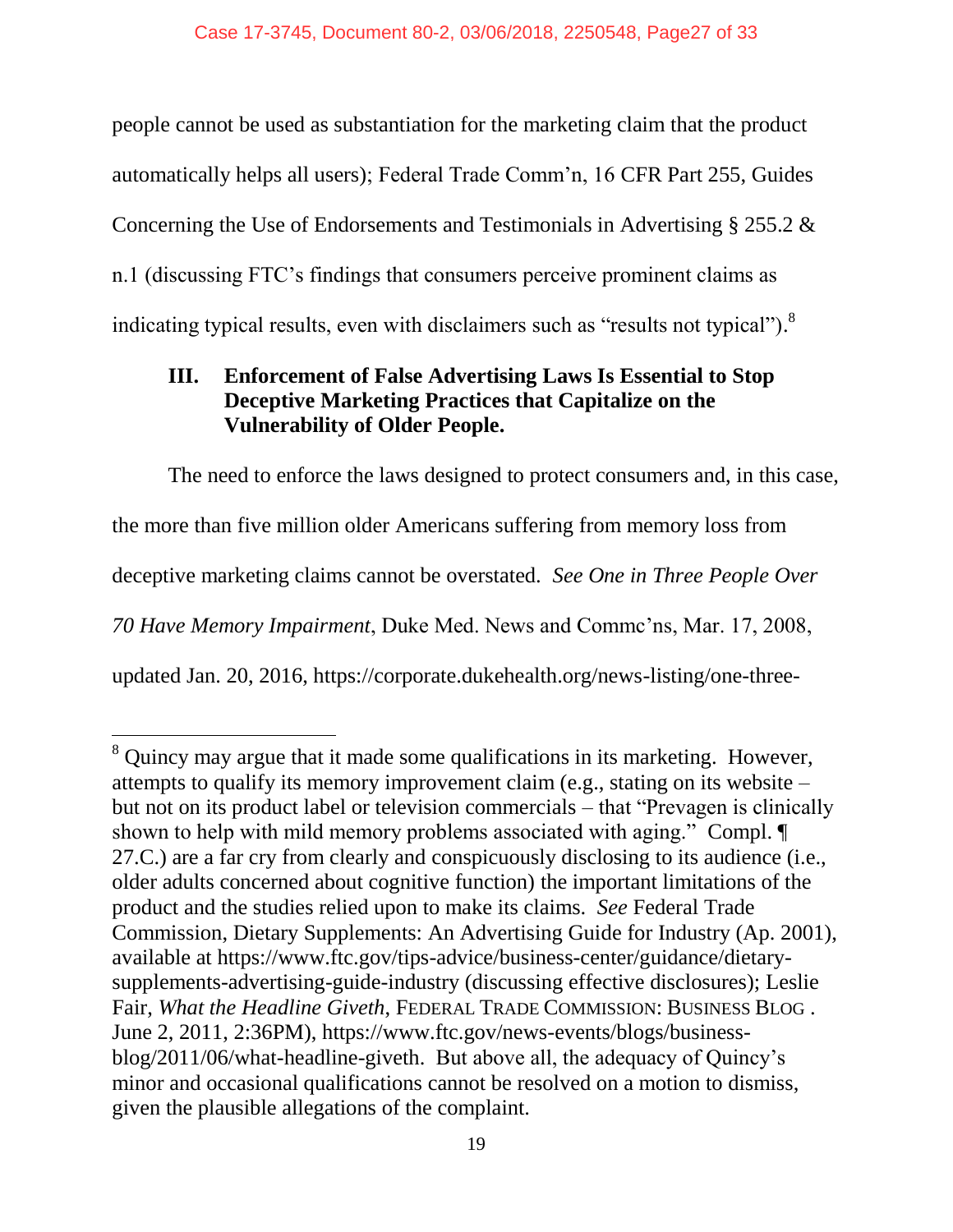people-over-70-have-memory-impairment. Deceptive marketing of dietary supplements is an enormous problem that is growing opportunistically. "[M]arketing scams that prey disproportionately on seniors [for] unproven cures or treatments for various health conditions is a prime example of fraud impacting older Americans." Deceptive Marketing of Dietary Supplements: FTC Enforcement Activities, Before the Special Committee On Aging, 111th Cong. (May 26, 2010) (Prepared Statement of Federal Trade Commission, at 1). "Such marketing scams are particularly cruel by preying on consumers when they are most vulnerable and desperate, offering false hope and even luring them away from more effective treatments. For every serious disease, especially those with no proven cure, there are hundreds of marketers engaging in such fraud." *Id*. at 10.

#### A. Dietary supplement advertisers target older people.

Marketers have tuned into the fact that brain health, and particularly preventing memory loss and dementia, is a major concern for older people. *See* Laura Skufca, *2015 Survey on Brain Health.* Washington, DC: AARP Research, (Oct. 2015) https://doi.org/10.26419/res.00114.001 (finding nearly three quarters of survey participants over age 40 report that they are concerned about their brain health declining in the future). Thus, it comes as no surprise that, in 2015, the market for dietary supplements and products aimed specifically at brain health was valued at \$2.3 billion, and is expected to increase by nearly 20 percent to reach

20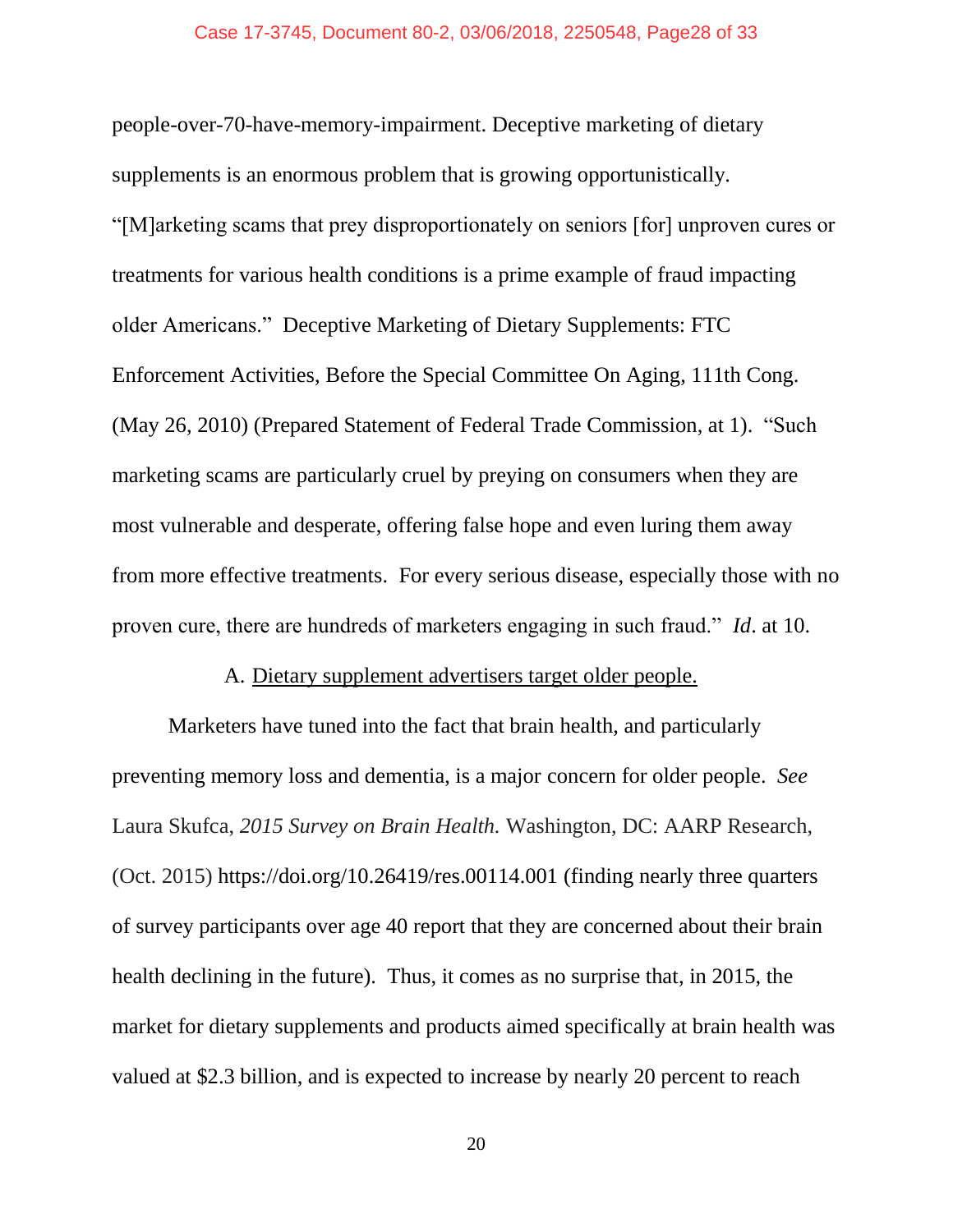\$11.6 billion by 2024. *Global Brain Health Supplements Market 2016-2024: Focus on Memory Enhancement, Mood and Depression, Attention and Focus, Longevity and Anti-aging, Sleep, Recovery and Dream Enhancement and Anxiety*  (June 21, 2017, 06:38 AM EDT), https://www.businesswire.com/news/home/2017 0621005628/en/Global-Brain-Health-Supplements-Market-2016-2024-Focus.

Advertisers "are aggressively barraging information about [brain health] supplements, thus driving growth in consumer purchases." *Id.* Data gathered by the government's National Center for Health Statistics shows "that on a daily basis, 70 percent of older Americans use at least one supplement…. Twenty-nine percent of older Americans use four or more supplements each day." Patrick J. Kiger, *Older Americans Report High Use of Dietary Supplements: Many Take 4 or More Vitamins, Minerals, Herbs or Other Products Daily*, AARP, October 10, 2017, https://www.aarp.org/health/drugs-supplements/info-2017/dietary-vitamin-useolder-americans-fd.html?intcmp=AE-HEA-DRG-SUP-BB-ART.

B. False health claims place older people at significant risk of harm.

It has long been recognized that the integrity of dietary supplement information in the marketplace directly impacts people's health and safety. For example, some supplements interact in dangerous ways with prescription medication, which older adults often take for a variety of chronic health conditions. *See BRAIN HEALTH: Medications' Effects on Older Adults' Brain Function,*

21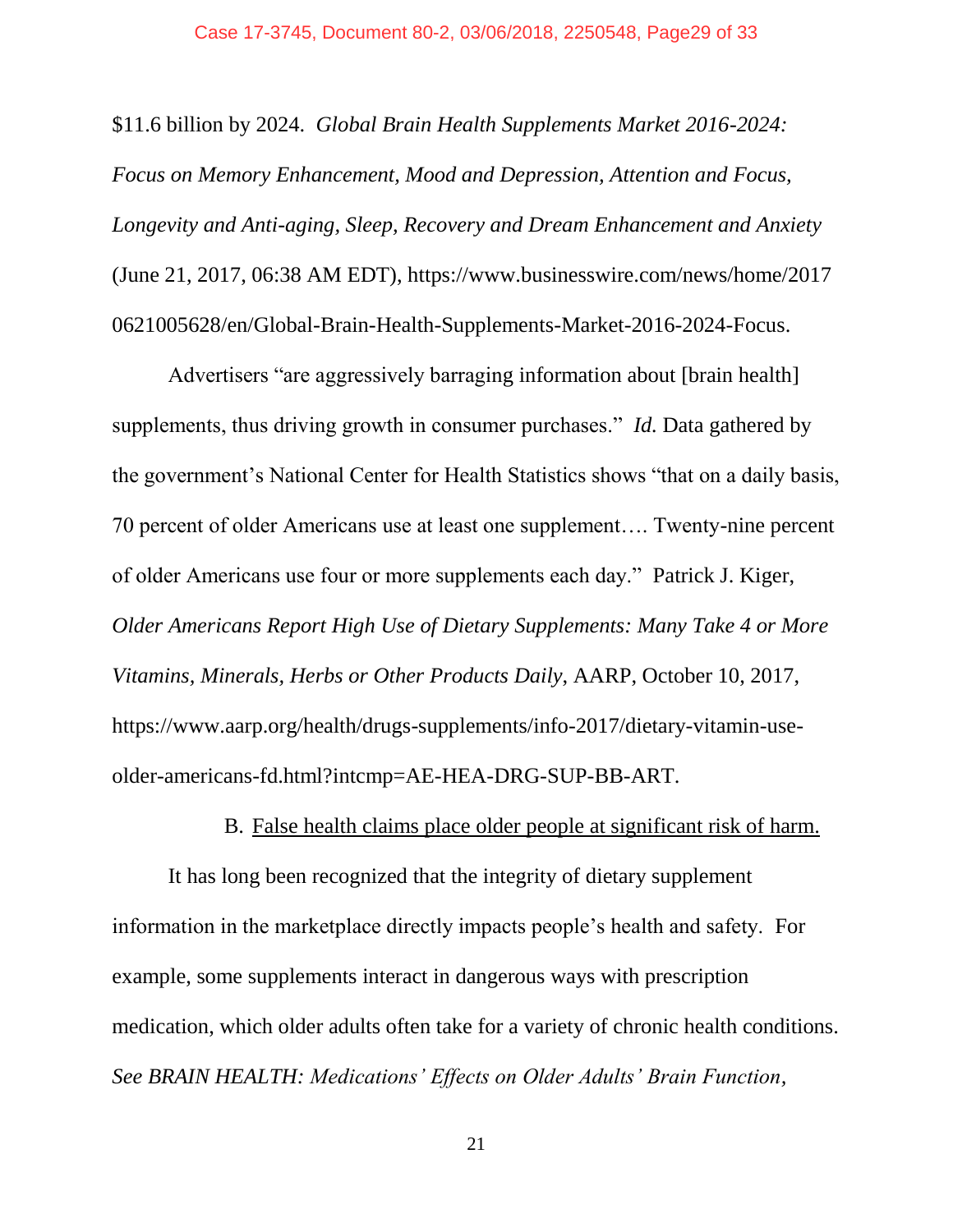https://www.nia.nih.gov/sites/default/files/d7/MedAgeBrain-Brochure.pdf (last visited Mar. 5, 2018).

Further, many people who use dietary supplements incorrectly assume that products being sold in the United States are regulated and have been tested for safety. They are not. The U.S. Food and Drug Administration (FDA) never evaluates marketing claims made to boost sales of dietary supplements. *See* FDA, Dietary Supplements: What You Need to Know, (updated 11/29/2017), https:// www.fda.gov/Food/DietarySupplements/UsingDietarySupplements/ucm109760. htm (last visited Mar. 5, 2018).

"Even more troubling is the potential for harm caused by giving consumers false hope that nutritional products are the best solution to their health problems. … Such claims might lead consumers to forgo medically recommended therapies." *See* Diane Hoffman and Jack Scwartz, *Stopping Deceptive Health Claims: The Need for a Private Right of Action Under Federal Law*, 42 Am. J. Law & Med. 53, 56-57 (2016). "[C]laims that [ ] products actually can prevent, treat, or cure diseases . . . place consumers at great risk, putting their faith in unproven remedies in lieu of getting established therapies." *Advertising Trends and Consumer Protection, Hearing Before Subcomm. on Cons. Prot., Product Safety and Insur.,* Comm. On Commerce, Science and Transp., 111<sup>th</sup> Cong. (July 22, 2009) (testimony of David Vladeck, Director, Bureau of Consumer Protection, Federal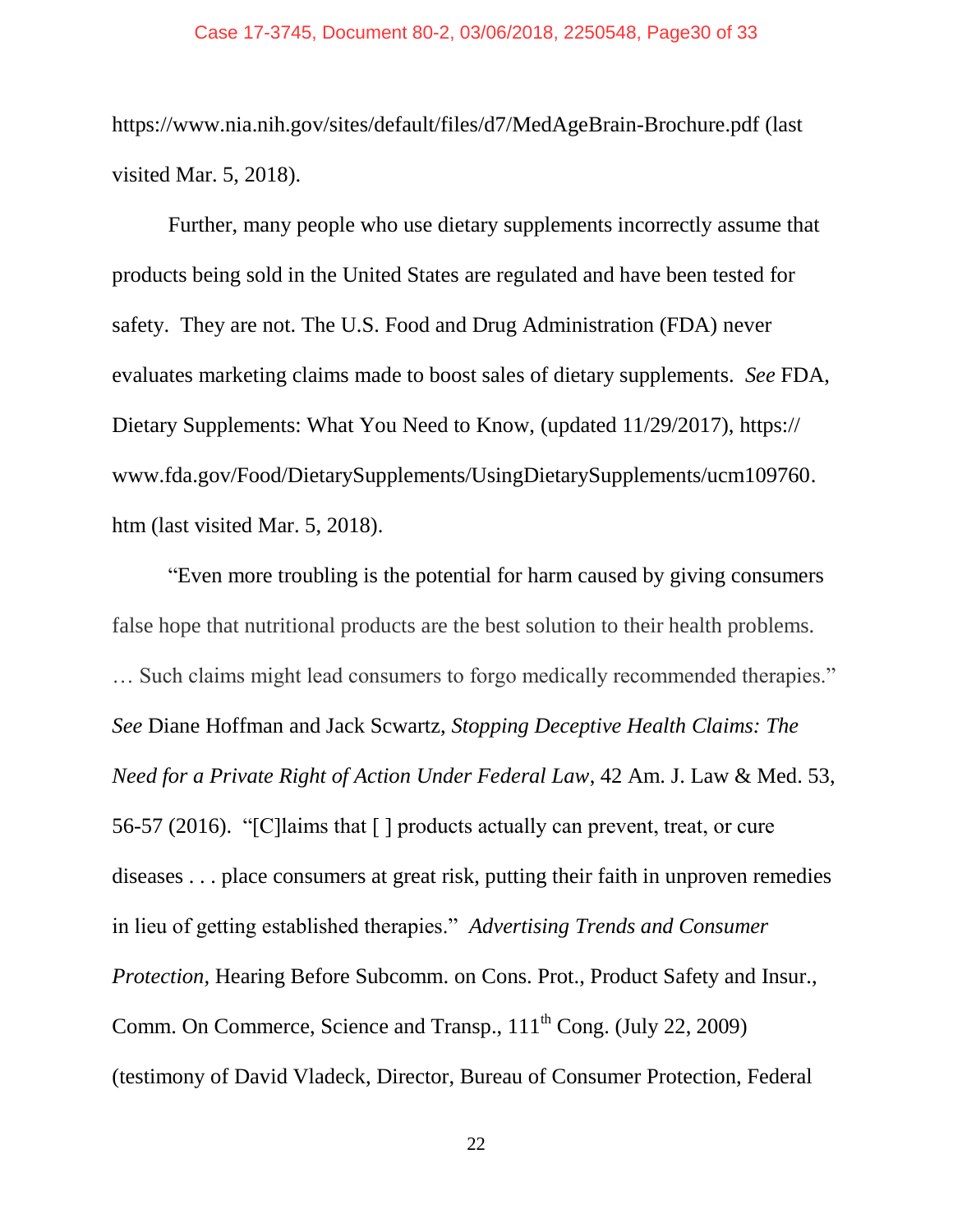Trade Commission). "Those who succeed in selling products based on fear or unsubstantiated claims that they will treat or cure serious diseases prey on the fear and desperation of the sick, the elderly, or those without the means to afford conventional medical care." *Id*. Fraudulent advertising such as that at issue in this case must be stopped.

#### **CONCLUSION**

If a federal district court was misled by Quincy's marketing and proffered substantiation, what hope is there for the millions of aging Americans concerned about memory loss and cognitive decline to accurately differentiate scientific facts from Quincy's fiction? This Court should reverse the District Court's September 28, 2017 Opinion and Order and remand the case for further proceedings.

DATED: March 6, 2018 Respectfully Submitted,

AMICI CURIAE IN FAVOR OF APPELLANTS AND IN SUPPORT OF REVERSAL

TRUTH IN ADVERTISING, INC., AARP, AARP FOUNDATION, ADVERTISING LAW ACADEMICS, and NATIONAL CONSUMERS LEAGUE

By: */s/Sean M. Fisher*

Sean M. Fisher Brenner, Saltzman & Wallman LLP 271 Whitney Avenue New Haven, CT 06511 Tel. (203) 772-2600 Email: [sfisher@bswlaw.com](mailto:sfisher@bswlaw.com)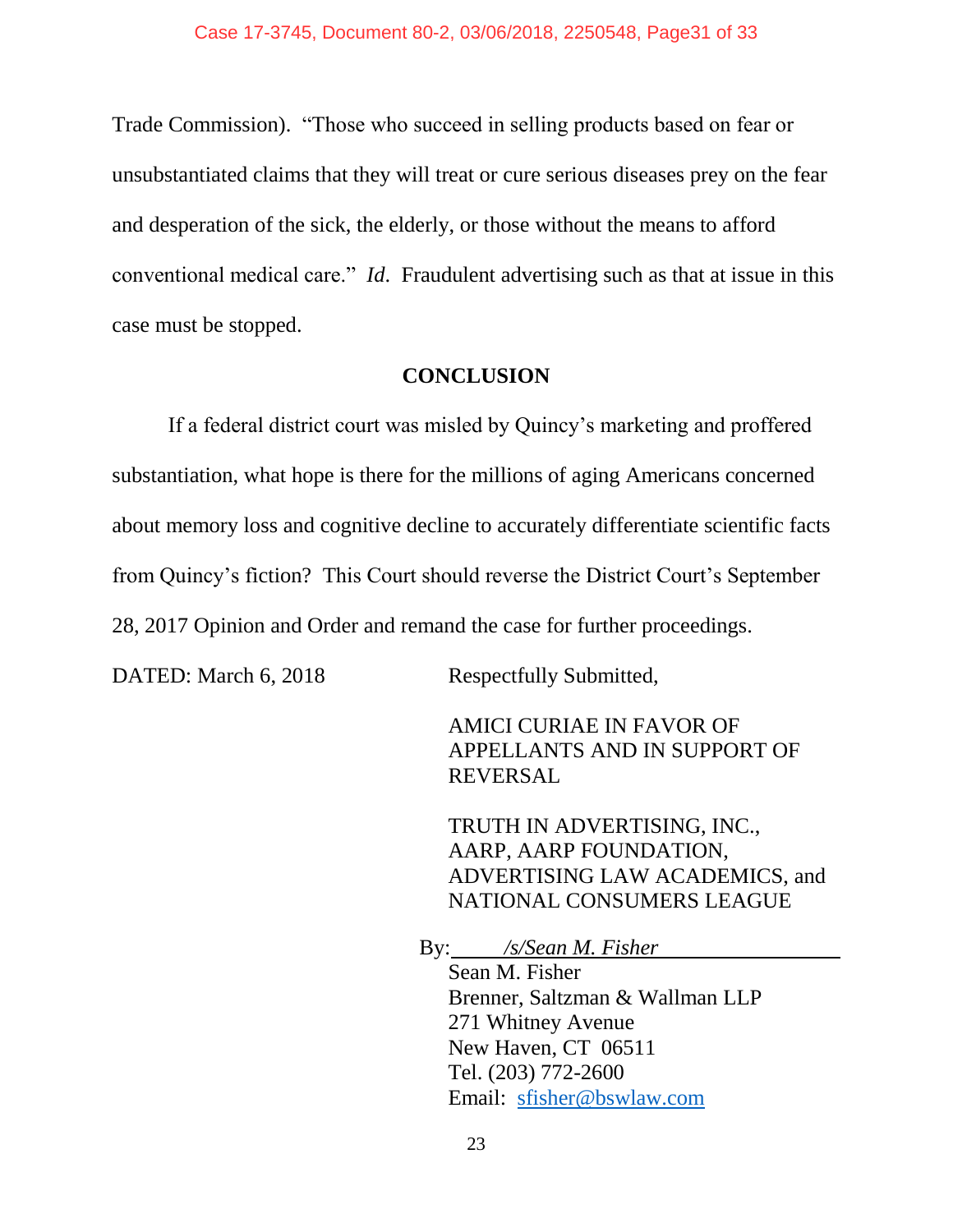### **Certificate of Compliance**

1. This document complies with the word limit of Fed. R. App. P. 29(a)(5) and Second Circuit Local Rule 29.1(c) because this document contains 5,468 words, excluding the parts of the document exempted by Fed. R. App. P. 32(f).

2. This document complies with the typeface requirements of Fed. R. App. P. 32(a)(5)(A) and the type-style requirements of Fed. R. App. P. 32(a)(6) because this document has been prepared in a proportionally spaced typeface using Microsoft Word 2010 in 14-point Times New Roman Font.

> By: */s/Sean M. Fisher* Sean M. Fisher